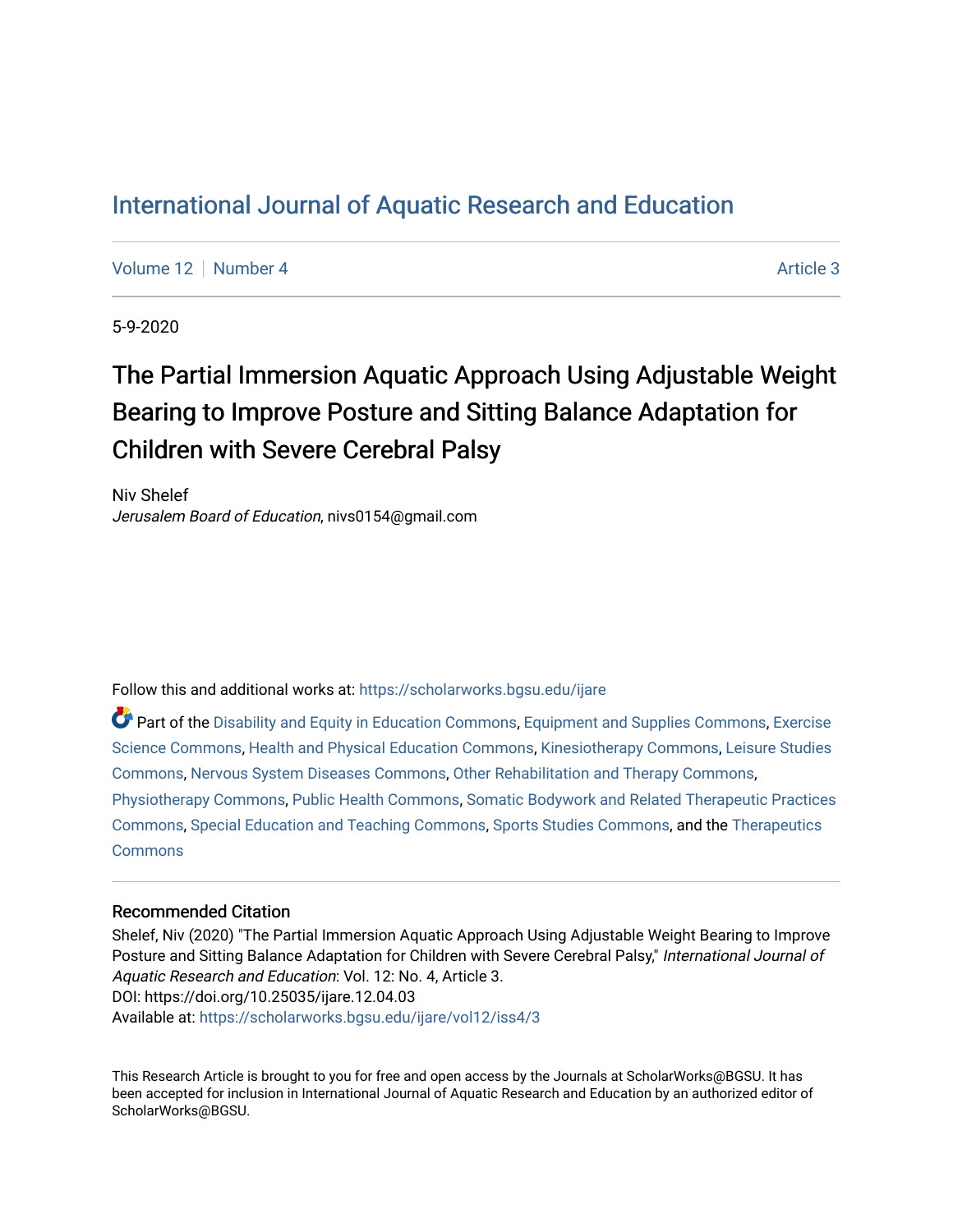# The Partial Immersion Aquatic Approach Using Adjustable Weight Bearing to Improve Posture and Sitting Balance Adaptation for Children with Severe Cerebral Palsy

# Cover Page Footnote

The authors acknowledge the Association for the Diseases of Lung and Tuberculosis, Rechovot Branch, Israel, for their support to underwrite part of this research study.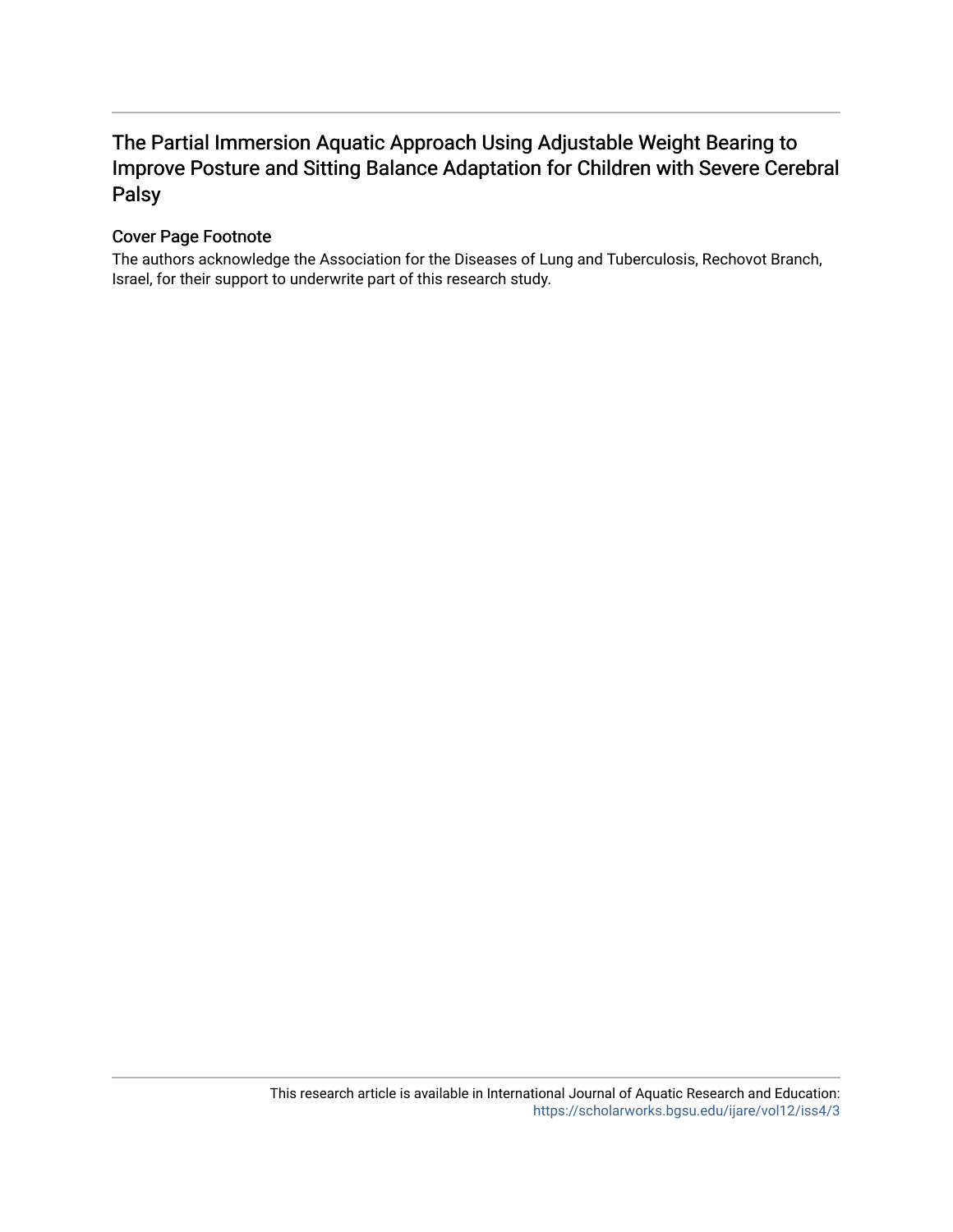#### Abstract

The innovative "Partial Immersion" Aquatic Therapy Approach was developed to enhance balance and posture during sitting adaptation for children with severe cerebral palsy who exhibit deficiency in those skills on land. Stable balance during sitting posture is one of the preconditions for hands function in activities of daily living. Aquatic skills learned during aquatic therapy were then transferred to a land environment. Therapy included the use of a treatment chair that enabled adjustable weight bearing in a series of 30 mm steps. A mixed-methods design employing a multiple case study approach (n=5) including quantitative and qualitative methods investigated the effectiveness of the proposed treatment. Cases were tested at pre-and posttreatment times (base-lines 1 and 2) and at a 12-month follow-up point. All participants improved posture and balance adaptations during free sitting on land. Water intervention treatments achieved the highest improved output result as measured per minute of treatment time. Combined water-land treatments achieved less efficient results and the land-only intervention achieved the lowest output results in relation to minute of treatment time. The findings extend our knowledge in relation to theories of natural selection, motor control, motor learning and dynamical systems.

*Keywords*: aquatic therapy, cerebral palsy, sitting, buoyancy, gravity, weightbearing, activities of daily living (ADL)

#### **Introduction**

Cerebral palsy (CP) is a physical disability that appears in childhood (Rosenbaum, 2003). CP is a general abbreviation that includes a variety of motor disorders. As a result of pre- or peri-natal brain damage, it affects the central nervous system which in turn affects movement and posture and results in dysfunction starting during the early years of infancy and consequently affecting development, functioning, Activities of daily living (ADL), and the typical participation of the child in his/her environment (Rosenbaum et al., 2007; Dimitrijevic et al., 2012).

 The rationale behind the partial immersion approach (PIA) (Harrison & Bulstrode, 1987) suggests that most species have adapted to their environment (Romanes, 1895) according to their individual needs. Maladaptation has several impairment consequences for children exhibiting CP behavior in their environment. The first consequences are central nervous system (CNS) impairments which cause both primary and secondary physical impairments. This may affect the performance of a child's gross motor activities and ADL in his/her environment (Morris & Geigle, 2009). The consequences of CNS impairments created developmental delays in optimal postural control and difficulty in a child adapting to the gravitational environment as suggested by Conductive Education (Hari & Akos, 1988) and Neurodevelopmental Therapy (Howle, 2004) that results in difficulty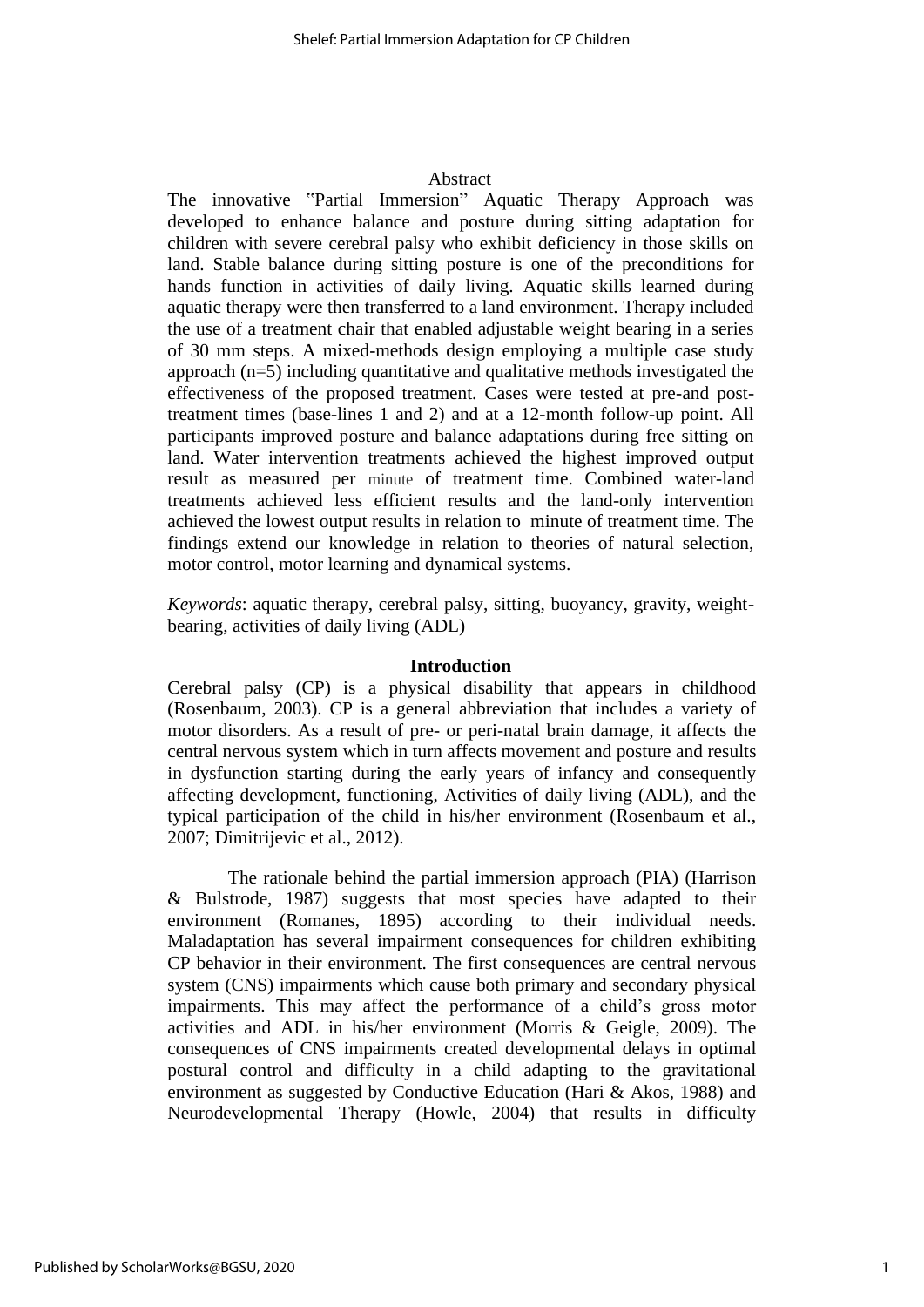performing ADL, functional activities, and participation in physical activities. The difficulties with postural control in a gravitational environment result in difficulty to sit and/or reach independently during function on a stool on land, as measured by the Gross Motor Function Classification System (GMFCS) of level IV-4 (Palisano et al., 1997) and/or a Gross Motor Function Measure Manual total score between 19% and 34% (Russell et al., 1993). The difficulty in independent sitting and manual functioning represent the most important justification behind the partial immersion approach (PIA) as it deals with the child's functional capability.

Research focused on interventions intending to increase trunk stability on land for persons with CP has attempted to apply a sitting base in different positions of inclination or sloped angles to improve posture with functioning while sitting (Brogren et al., 2001; Carlberg & Hadders-Algra, 2005; Van der Heide et al., 2005). Other studies have advocated the child's sitting with different supports, other stimulations, or customized chairs (Park et al., 2001; DeLuca et al., 2003; Holmes et al., 2003; McDonald & Surtees, 2007; Chen & Yang, 2007).

As noted earlier, Neurodevelopmental Therapy and Conductive Education have suggested adopting an unsupported free independent sitting position (Cotton, 1965; Bobath, 1984) on the flat horizontal base of a stool (Brogren et al., 2001; Stavness, 2006; Hadders-Algra et al., 2007). Accordingly, the Therapeutic Treatment Chair (TTC) is a flat seat base operated in an aquatic therapy (AT) environment which provides significant rehabilitation benefits using the physical properties of water (e.g., unsupported free independent sitting uses the effect of up thrust of buoyancy, facilitating a reduction of the effects of gravity on one's body parts in water) (Harrison & Bulstrode, 1987). These conditions reinforce the opinion that the "aquatic environment, and particularly buoyancy, enables (CP) children to be more active…. These opportunities are limited on land because of gravitational constraints" (Getz et al., 2007, p. 226). The sum of all previously-described consequences suggests that CP may be accompanied by behavioral problems, altered perception, deficient intellectual abilities, or perceived lower intelligence so that the child appears to be both physically and mentally disordered (Abercrombie, 1968; Scherzer & Tscharnuter, 1990; Rosenbaum et al., 2007).

This current research study investigated the effectiveness of PIA using a TTC innovation technique; thus, the research question asked by this study was whether it was possible to regulate and control the percentage of weight bearing on the child using the TTC to create a gradual progression from an unloaded seated position toward a loaded position in the water that would permit the transfer of acquired sitting skills in water to free sitting on land.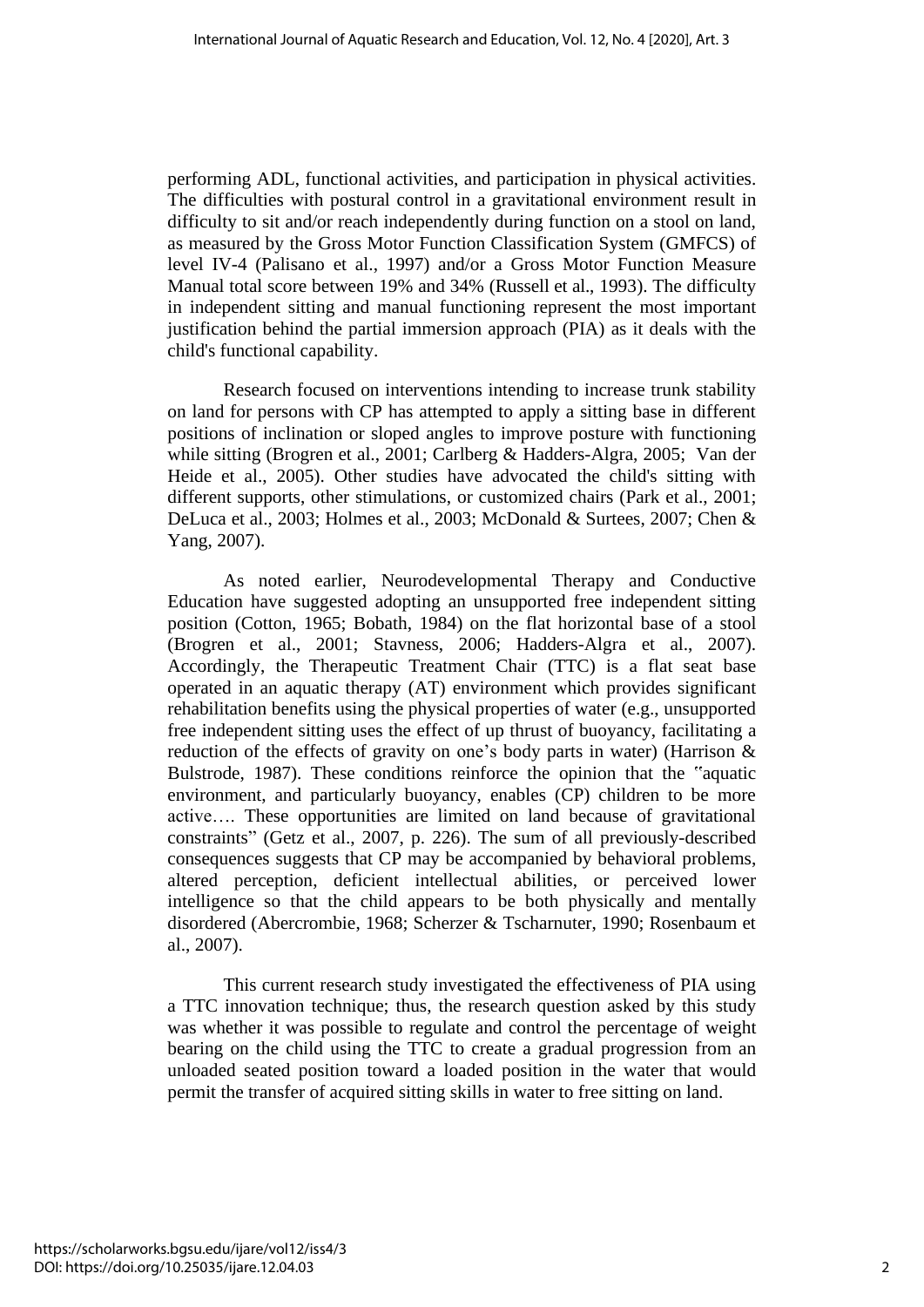To answer this rather complicated yet specific question, various elements needed to be considered. First, in order to improve a child's ADL skills, free sitting ability must be developed so that the child with CP "will have sufficient balance in sitting [on land] to use his hands freely" (Bobath & Finnie, 1958, p. 3). This should allow the child to adapt to and function better in his/her environment. Second, as mentioned previously improved function and ADL may reduce the appearance of mental disorder for the child with CP.

A small amount of research has focused on AT environments that may reduce conditions of a gravity environment (Miyoshi et al., 2004) by regulating and controlling the percentage of weight bearing using the mechanical innovative of a TTC instrument. Although several studies involving normally-abled people have investigated the technique of PIA by roughly regulating the percentage of weight bearing option (Harrison & Bulstrode, 1987; Harrison et al., 1992), the interventions didn't use fine gradations in lifting the participant upwards from the water.

Additional options in AT using PIA to achieve trunk stability to improve upper extremity functioning skills by regulating and controlling the percentage of weight bearing include sitting on a board practicing the balance reaction and increasing trunk strength by maintaining one's position while a therapist tilts the board (Fragala-Pinkham et al., 2009). Alternatively, having the child sit on a pool noodle to balance while the therapist helps provide resistance or assistance may allow the child to practice seated balancing (Fragala-Pinkham et al., 2014). The child also could sit on the therapist's leg while using a disengagement - sequence of reduction support strategy to improve the balance skill through the Halliwick Approach (Vargas, 2004), Watsu Approach (Dull & Schoedinger, 2004), or Pediatric Aquatics Therapy (Petersen, 2004). One might also proceed as Morris (2004) did when he conducted similar activities in water with a Task Type Training Approach and Bad Ragaz Ring Method, using a combination of buoyant supporting objects to improve buoyancy and then gradually reducing buoyancy over time. One research study involving persons with CP in AT followed the strategy of PIA with an uncontrolled "progression including moving to more shallow portions of the pool" (Maynard, 2004, p. 24). The above example is used by the present AT rehabilitation literature (Fragala-Pinkham et al., 2009). None of the mentioned study approaches regulated or controlled the percentage of weight bearing or gradually controlled the child's adaptation process as the main element of the current research. The present study aimed to address gaps in knowledge by adding a specially developed TTC to improve the unloading toward loading transfer strategy. Thus, a gradually adapted environment was formed at each lifting stage due to an altered buoyancy-gravity relationship applied for the child with CP. The study therefore aimed to investigate whether reduction of the impact of gravity conditions (Miyoshi et al., 2004) by regulating and controlling the percentage of weight bearing in an AT environment could facilitate sitting adaptation on land for children with severe CP disabilities (Becker, 2004).

#### **Method**

#### **Participants**

The present study's population consisted of 238 children with CP in the city municipality (Ministry of Education,  $24<sup>th</sup>$  March 2005). A convenience sample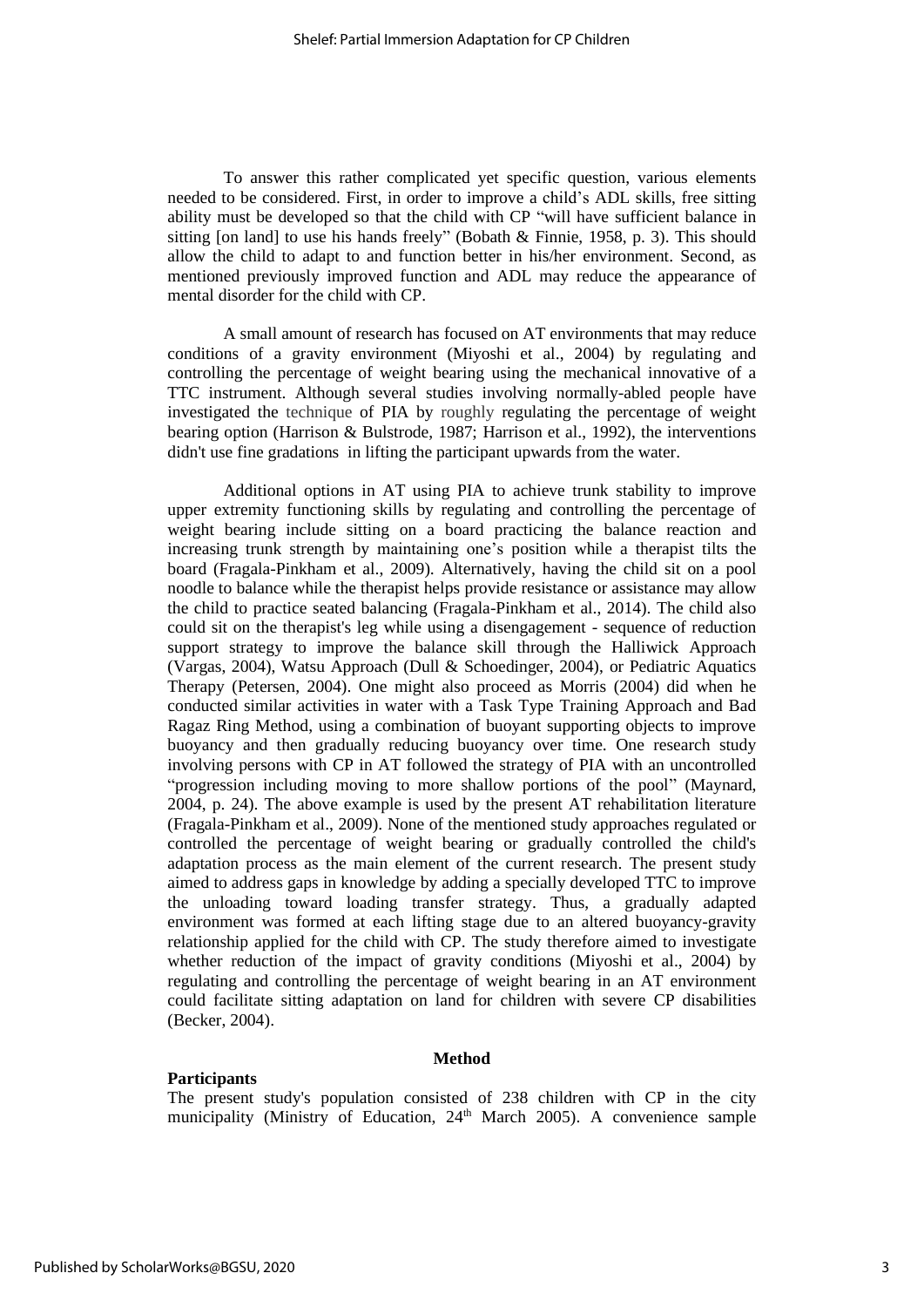designated 11 participants, which was 4.6% of a diverse CP population of 238 who were selected according to the available research resources. Six initial participants were excluded from the research.

Five participants (males=4, females=1) aged 10-15.4 years (mean =  $11.7$ ) years old,  $SD = 2.1$ ) (Table 1) met the research criteria procedures according to the following inclusion criteria which were (1) diagnosis of CP by a neurologist; (2) age within the identified range; (3) topographical classification of bilateral CP; (4) physiological classification of *"spastic CP subtypes*" (Cans et al., 2007); (5) GMFCS level IV-4 (Palisano et al., 1997); (6) Gross Motor Function Measure Manual total score between 19% and 34% without socks, shoes, orthoses, or aids (Russell et al., 1993); (7) capacity to comprehend instructions; (8) no surgery or casting during the last 6 months or injections for spasticity; (9) no fixed deformities of shoulders, hips, or lumbar joints; and (10) inability to reach out while sitting on a stool independently on land. Table 1 presents participants' anthropometric measurements and characteristics. Participants were chosen according to the selection criteria because of their similar characteristics.

#### **Table 1**

| Case           | Free    | Total     | Age    | Weight | Height | Arm  | <b>GMFCS</b> | <b>GMFM</b> |
|----------------|---------|-----------|--------|--------|--------|------|--------------|-------------|
| N <sub>o</sub> | Sitting | Distance  |        | (kg)   | (mm)   | Span | Level        | Score       |
|                | Time    | of        | (year. |        |        | (mm) | $(IV-4)$     | (% )        |
|                | (min.   | Immersion | month) |        |        |      |              |             |
|                | sec)    | (mm)      |        |        |        |      |              |             |
| Case 1         | 0.40    | 300       | 15.4   | 41.12  | 1315   | 1280 | IV           | 00.00       |
| (P)            |         |           |        |        |        |      |              |             |
| Case 2         | 10.30   | 267       | 11.1   | 17.30  | 1225   | 1240 | IV           | 34.40       |
| (r)            |         |           |        |        |        |      |              |             |
| Case 2         | 10.01   | 250       | 11.0   | 19.70  | 1277   | 1034 | IV           | 24.70       |
| (c)            |         |           |        |        |        |      |              |             |
| Case 3         | 10.00   | 297       | 10.0   | 20.13  | 1220   | 1275 | IV           | 28.84       |
|                |         |           |        |        |        |      |              |             |
| Case 4         | 0.52    | 312       |        | 40.20  | 1266   | 1101 | IV           | 19.24       |
|                |         |           | 11.11  |        |        |      |              |             |

Key: P: Pilot study; r: Research Participant; c: Control Participant; GMFCS: Gross Motor Function Classification System; IV: Palisano et al. (1997); GMFM: Gross Motor Function Measure.

#### **Research Instruments**

The Universal Goniometer (Clarkson, 2000) ('Baseline TM' Chattanooga Group Inc.) was used to obtain joint range of motion (ROM) on a scale of degrees and has been shown to be reliable (Boone et al., 1978; Clarkson, 2000). Prior to taking each set of measurements, the goniometer was carefully calibrated against a Metzger No. 02169 digital angle analyser with known angles of  $50^{\circ}$  -  $60^{\circ}$  -70<sup>o</sup>.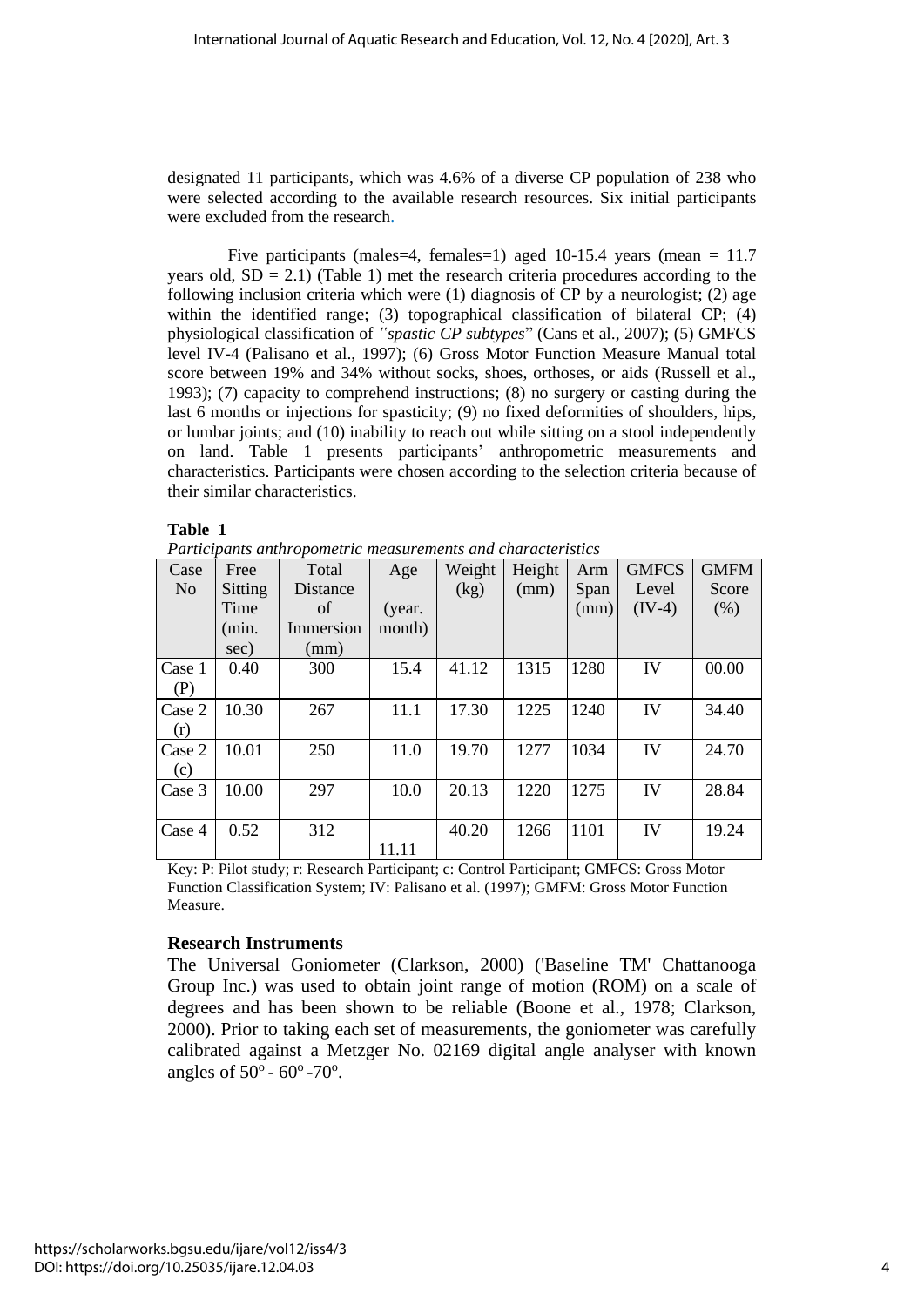The study measured two aspects of joint range of motion. Both passive ROM while in a supine position and active ROM in a sitting position on the test chair were measured. When the active ROM of trunk flexion at the hip joint was measured during sitting, a greater ROM indicated better dynamic sitting balance (Reid, 1997). The calculated results were based on a mean of three trials (Clarkson, 2000). The differences in the goniometric measurements (in degrees) between pre- and post-intervention tests were used as the ROM data. The goniometer's intra-rater reliability coefficient was 0.94 to 0.98.

The Sitting Assessment for Children with Neuromotor Dysfunction (SACND) (Reid, 1997) also was used. Four sitting behaviors were assessed by videotaping the child's static sitting. Each behavior was rated on a 4-point scale. During assessment, the participant sat on the test stool and watched a movie. A TV monitor and videorecorder were placed in front of the child at the child's eye level. A video camera was placed 5 to 6 feet in front of the stool and approximately 45 degrees from midline to one side recording the child's posture angle during sitting performance for 5 consecutive minutes (see Figure 1).

### **Figure 1**

*Static Sitting Assessment Situation*



Note: Taken from Reid, 1997, p. 10.

The calculated results were based on the differences in the judged SACND evaluation of sitting posture between pre- and post-intervention tests. Cronbach's alphas calculated the reliability of the SACND behaviors as 0.81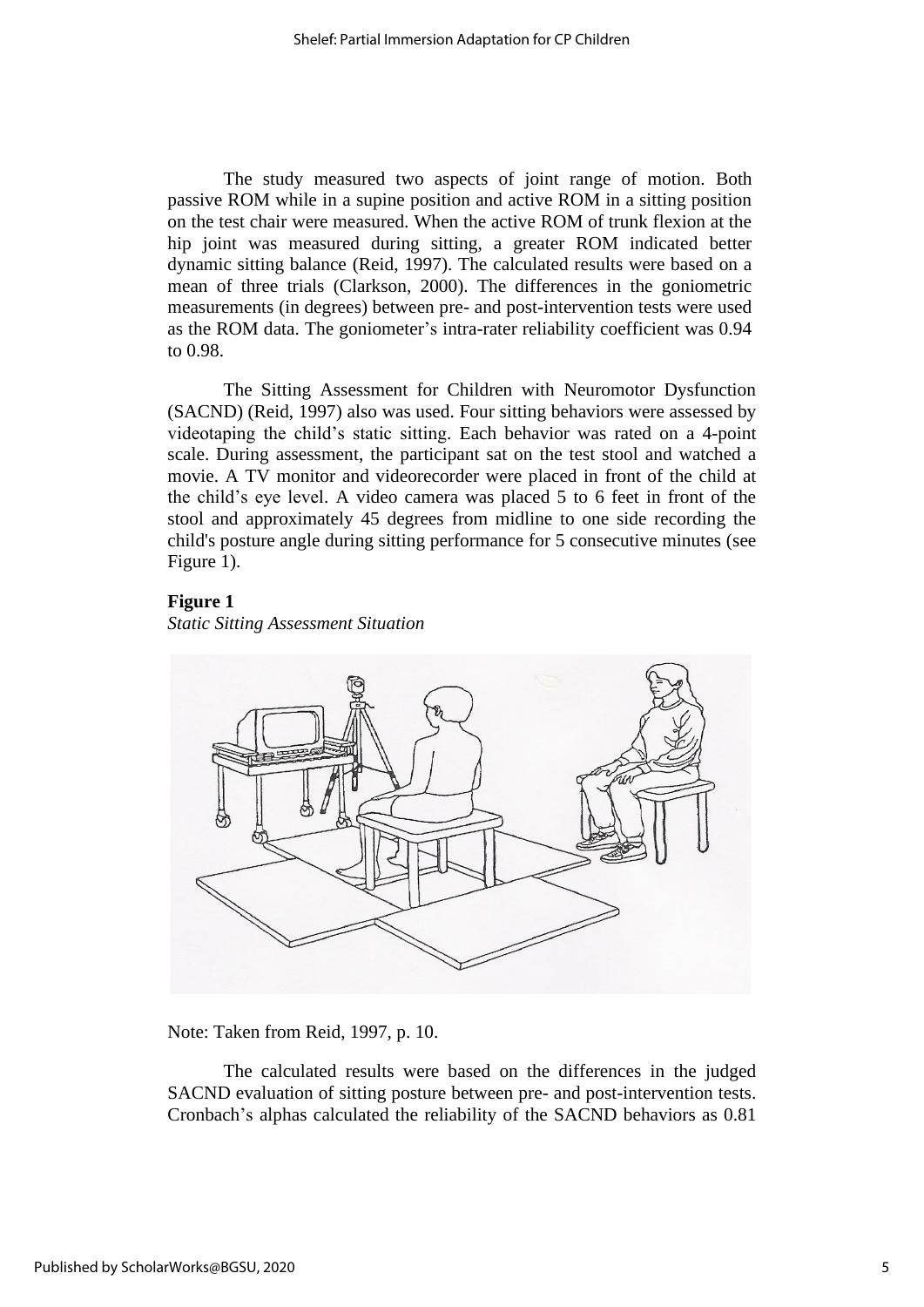to 0.87 using three raters. Discriminant analysis assessed a construct validity of SACND. The total Z score was  $2.90$  with  $p = 0.003$  (Reid, 1997).

Other tools used were the Gross Motor Function Measure Manual (Russell et al., 1993) and the GMFCS (Palisano et al., 1997). These are standardized insturments that classify the gross motor function of children with CP. The tools were used only in the pre-intervention test to identify whether the participants met the inclusion criteria. The reliability and validity of both tools are well documented in the literature (Nordmark et al., 1997; Ko et al., 2011).

The Non-Directive Focused Interview (NDFI) (Merton & Kendall, 1946) was used along with the baselines using identical procedures, questions, format order, and respondents. The intention was to verify the child's sitting balance adaptation status on land as expressed in movement and posture. NDFIs took place with the child, the child's parents, physical therapists, and/or conductor, conductor assistant, teacher, teacher's assistant, and/or caregiver. NDFIs were recorded before the intervention (Table 2, A1), after water and land interventions (A3), and after one-year post-intervention (A4).

### **Procedures**

A mixed-methods design using quantitative core and supplementary qualitative data (Morse & Niehaus, 2009) was chosen using multiple case study replication logic. Triangulation between methods and between times (Denzin, 1970; Yin, 2003) was used to increase the rigor of the collected data (Nachmias & Nachmias, 1996). These strategies enabled the researcher to reduce errors and biases and to enhance the validity, reliability, and generalization of the data (Yin, 2003; Shkedi, 2005).

Quantitative and qualitative data were analyzed separately, and then both data sets were integrated (Morse & Niehaus, 2009). The primary core quantitative data analysis was based on the calculation of differences between pre-/post-test intervention, analyzing data from goniometry and SACND tools at different base lines. The qualitative analysis related to data from the NDFI tool (see Appendix) underwent open coding and was broken down for analysis within each case on data collected at the A1, A3, and A4 base lines and between the cases while searching for differences and similarities (Table 2). The selected data were then grouped and developed into categories. Table 2 below shows the type of tools (quantiative core and supplementary qualitative tools) used at each different stage of data collection for each case according to A1/B/ A2/C/ A3/D/ A4 base lines.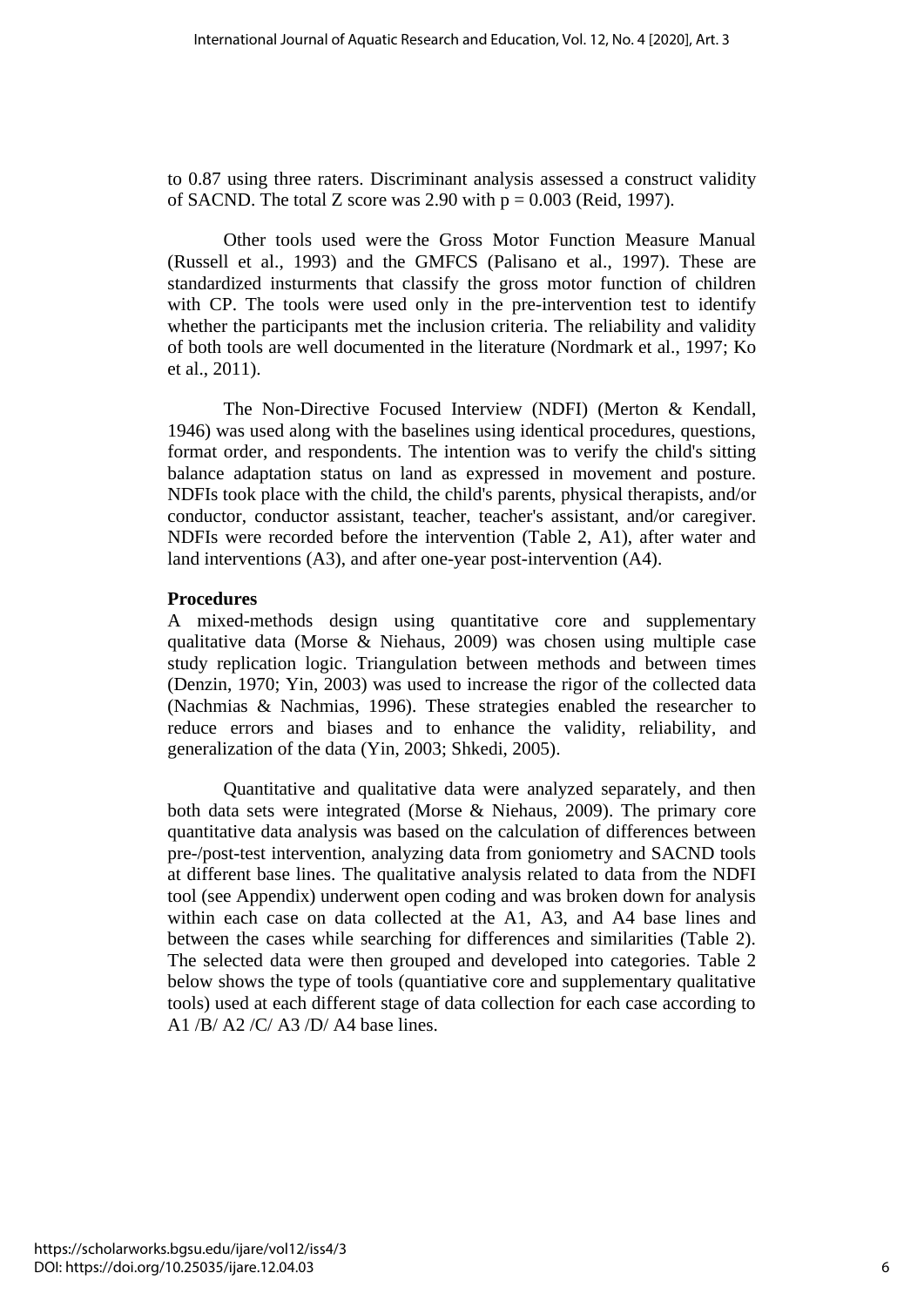# **Table 2**

*Mixed-methods design showing details of data collection according to A1/B/A2/C/A3/D/A4 base lines, quantitative core and supplementary qualitative tools*

| A <sub>1</sub>    | B          | A2                   | $\mathcal{C}$ | A <sub>3</sub>       | D         | A <sub>4</sub>  |
|-------------------|------------|----------------------|---------------|----------------------|-----------|-----------------|
| <b>Baseline</b>   | Inter      | <b>Baseline</b>      | Inter         | <b>Baseline</b>      | Inter     | <b>Baseline</b> |
| Pre-              | <b>PIA</b> | Post-inter.          | <b>PIA</b>    | Post-inter.          | One       | One year        |
| Intervention      | Water      | test $1-$            | Water         | test $2-$            | year      | post-inter.     |
|                   | using      | calculated:          | and           | calculated :         | period:   |                 |
|                   | PIA with   | Water Inter.         | land          | Water $&$            | testing   |                 |
|                   | TTC,       | $(A2 \text{ minus})$ | Inter.        | Land Inter.          | stability |                 |
|                   | establish  | A1)                  | using         | $(A3 \text{ minus})$ | of        |                 |
|                   | water      |                      | <b>PIA</b>    | $A1$ ).              | sitting   |                 |
|                   | inter.     |                      | with          | Calculated:          | and       |                 |
|                   |            |                      | <b>TTC</b>    | Post-inter.          | balance   |                 |
|                   |            |                      |               | test 3 - Land        | findings  |                 |
|                   |            |                      |               | Inter. $(A3)$        | over      |                 |
|                   |            |                      |               | minus A2).           | time.     |                 |
| Core-             |            | Core                 |               | Core                 |           | Emergent        |
| Quantitative      |            | Quantitative         |               | Quantitative         |           | Design          |
| Tools:            |            | Tools:               |               | Tools:               |           | Qualitative     |
| Goniometry        |            | Goniometry           |               | Goniometry           |           |                 |
| <b>SACND</b>      |            | <b>SACND</b>         |               | <b>SACND</b>         |           |                 |
| <b>GMFM</b>       |            |                      |               |                      |           |                 |
| <b>GMFCS</b>      |            |                      |               |                      |           |                 |
| <b>Additional</b> |            |                      |               | Additional           |           | Tool:           |
| Qualitative       |            |                      |               | Qualitative          |           | <b>NDFI</b>     |
| Tool: NDFI        |            |                      |               | <b>Tool: NDFI</b>    |           |                 |

Key: Inter: Intervention; GMFCS: Gross Motor Function Classification System; SACND: Sitting Assessment for Children with Neuromotor Dysfunction; GMFM: Gross Motor Function Measure; NDFI: Non-Directive Focused Interview

#### **Interventions**

The interventions were a composed set of structured exercises. The introduction of the participant's sitting skills on the TTC was on land with assistance. The mechanical leg support was adjusted to individual participant's leg dimensions to maintain the child's legs posture as close as possible to a fixed 90° angle at the hip, knee, and ankle joints (Reid, 1997). This individual fixed-leg sitting position was maintained during all treatments in water and on land environments in order to equalize the conditions under which the data were collected between environments and during evaluations.

The TTC was assembled on a horizontal level on the pool bottom of an average pool water temperature of 33.6°C. Next came the adjustment of the TTC heights to the individual participant's shoulder level water height in the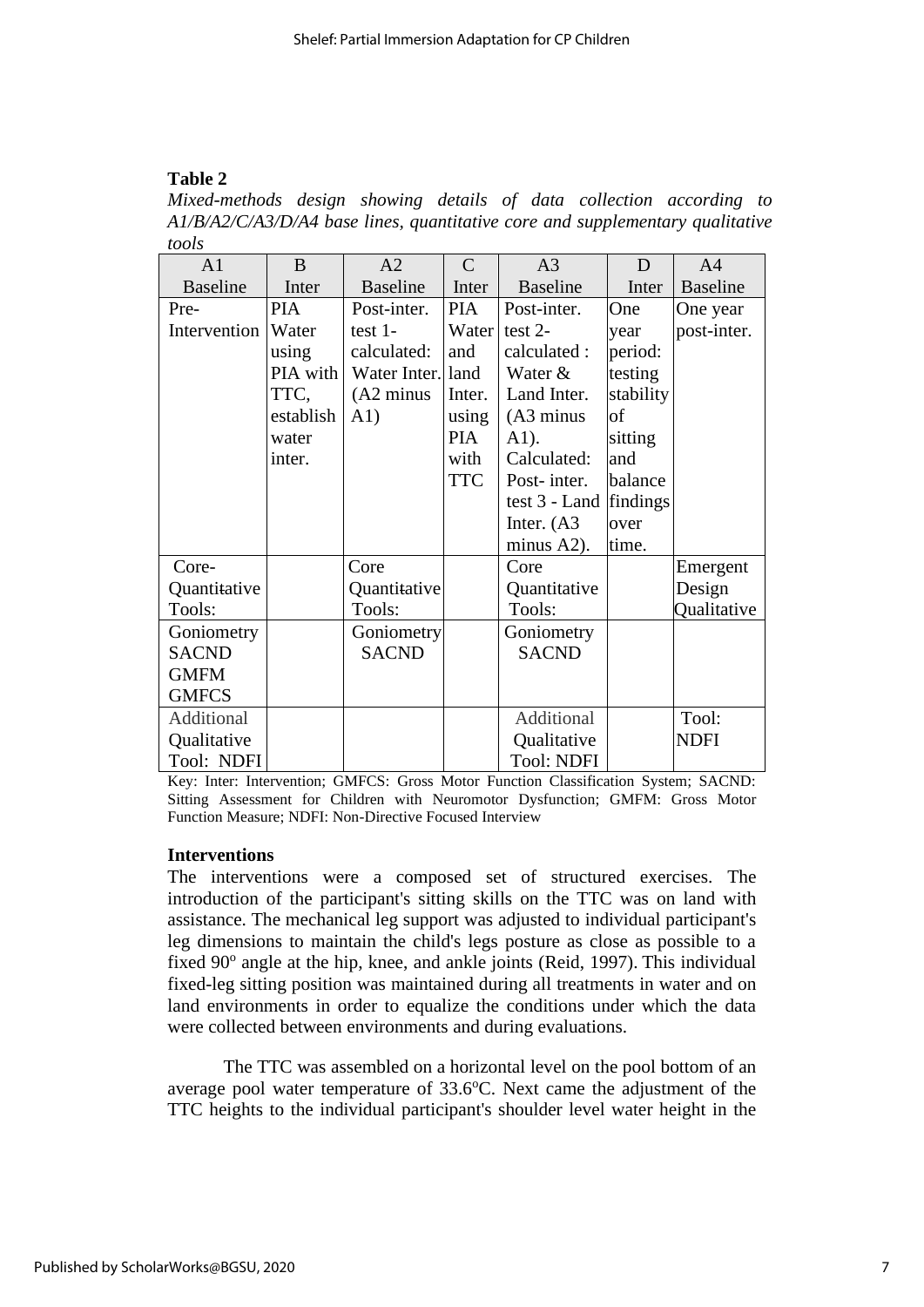sitting position. According to Becker (2004), the "law of buoyancy… Archimedes principle… may be of great therapeutic utility" (pp. 23-24) to support the participant while sitting in the water. The AT teacher was in the water in front of the participant, and as needed, s/he assisted the participant during pool treatments from the front by stabilizing his or her two hips to the chair base with one hand. The other hand guided the participant's nose during trunk flexion while the head lead the movement that affected body movement.

All participants were raised (i.e., load increased) from the water once a week by 30 millimeters after sitting and balance adaptation improved during this phase of water level. At the end of water treatment sessions for all participants, the water line was levelled with the hip joint, and the participant was transferred to the same sitting position and conditions as on land. Then the land treatments were continued with the entire body subject to full-gravity conditions. Rhythmical intention (Hari & Akos, 1988) developed by Professor Peto is defined as the mental preparation of a symbol display system in the cortex system toward intentional behaviour (Leon, 1987). It is a form of facilitation with two main purposes: to help make motion voluntary, active, and according to a rhythm. Rhythmical intention was the basis for all the treatment exercises. It was used equally in both environments, water and land, for all participants.

Strength Posture of the Trunk (SPT) was provided for all participants (including pilot) and in accordance with the definition of balance by Reid (1997, p. 4) and with "Trunk Control Assessment" of Preston (2001, pp. 376- 378). "I flex my trunk forward, one, two, three, four, five" and "I extend my trunk back", etc. (Leon, 1987, p. 18; Hari & Akos, 1988, p. 209). SPT started from the base sitting position (see Figure 1) and always returned to it.

In the first pilot case intervention a total of 16 water sessions of 45 min. each were provided 5 times a week. In the second case, two participants carefully matched for close similarity were found. The research (r) participant received PIA of SPT equally in water and land environments in water (20 sessions of 60 min each, 4 times a week) followed by SPT land treatment (82 sessions of 10 min each, 7 times a week) with a total of 102 water and land treatments. While the control (c) participant only received SPT land interventions, identical to those of r participant, with a total of 82 land treatments only. In the third case, the participant underwent SPT alternating every other treatment day with ADL Skills Function (ADLSF). ADLSF related to skills training involving hand-to-head coordination, all beginning from the base sitting position: holding a tool (e.g., toothbrush), bringing it to the target (i.e., the mouth), bringing it back from the target, and returning to the base sitting position.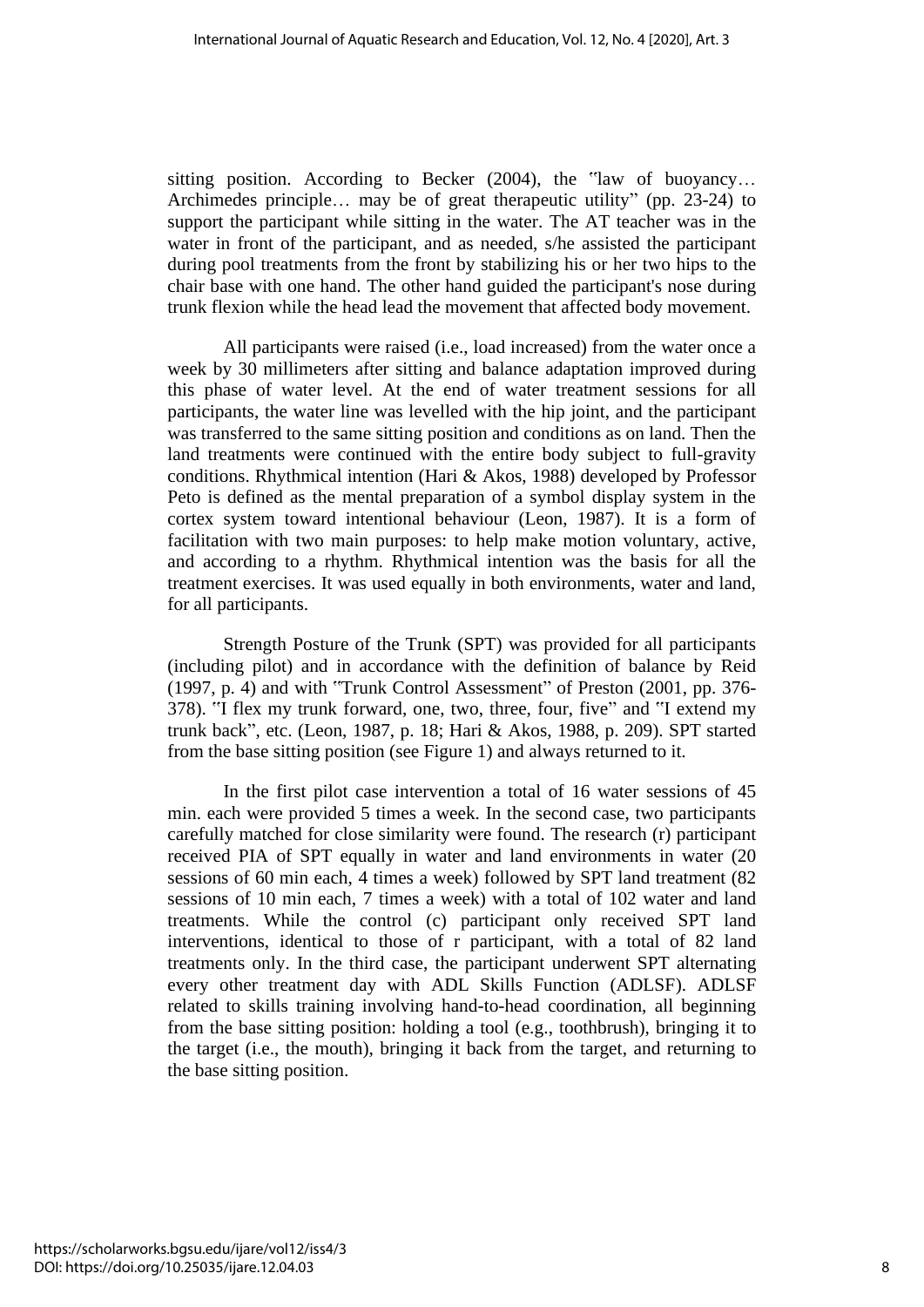The third case underwent water treatment (24 sessions of 60 min each, 4 times a week) and SPT alternating with ADLSF on land treatment (20 sessions of 60 min each, 4 times a week) with a total of 44 water and land treatments. In the fourth case, the participant underwent SPT alternating with ADLSF water treatment (16 sessions of 60 min each, 4 times a week) and SPT alternating with ADLSF land treatment (27 sessions of 60 min each 4 times a week) with a total of 43 water and land treatments.

The research and evaluations were conducted in the pool at Tamar special school facilities for children with neuromotor impairments. Procedures and conditions were standardized in a specific order across all testing sessions maintaining the same uniform order and types of treatments for the selected cases. The same evaluator was consistently used for all participants and was blinded to the calculation of results and the intervention sessions of the study. An agreement and a letter of consent were signed by all participants before the study took place. The study practice procedures, protocol, and guidelines were mandated and approved by the Ministry of Education and lasted 5 years.

#### **Results**

Figure 2 shows the difference in the goniometric measurements (degrees) of hip flexion at the different pre- and post-intervention tests, each participant representing different numbers of treatments in different treatment environments.

The four replicated cases that were exposed to the PIA water intevention (black) demonstrated an increase in ROM in the flexion of both hips and improved the quality of at-rest free sitting for all participants (Reid, 1997). The PIA of water and land with the longest intervention time (in grey) showed a total degrees of improved ROM in the flexion of both hips with increased sitting quality and balance which was higher than water alone or land interventions alone. Cases 2c and 3 showed a decrease in total degrees of ROM in the flexion of both hips and yielded reduced quality and balance of free sitting in comparison with water intervention. Land intervention (white) had the shortest treatment time of PIA and showed less beneficial ROM in the flexion of both hips and yielded reduced quality and balance of free sitting in comparison with the other two interventions (i.e., water and water and land interventions). Case 2 c. and Case 3 exhibited negative land results.

Table 3 presents data relating to the different water and land environments using the input of participants' treatment time in minutes and the output of the amount of ROM improvement in degrees.Table 3 indicates that the result for the PIA water-only intervention (3600 min of improvement and 38.5 total degrees ROM across all four participants) revealed improved degrees per minute of treatment time (IDPMTT) that equaled 0.010 degree per minute improvement. These results of water intervention were more effective in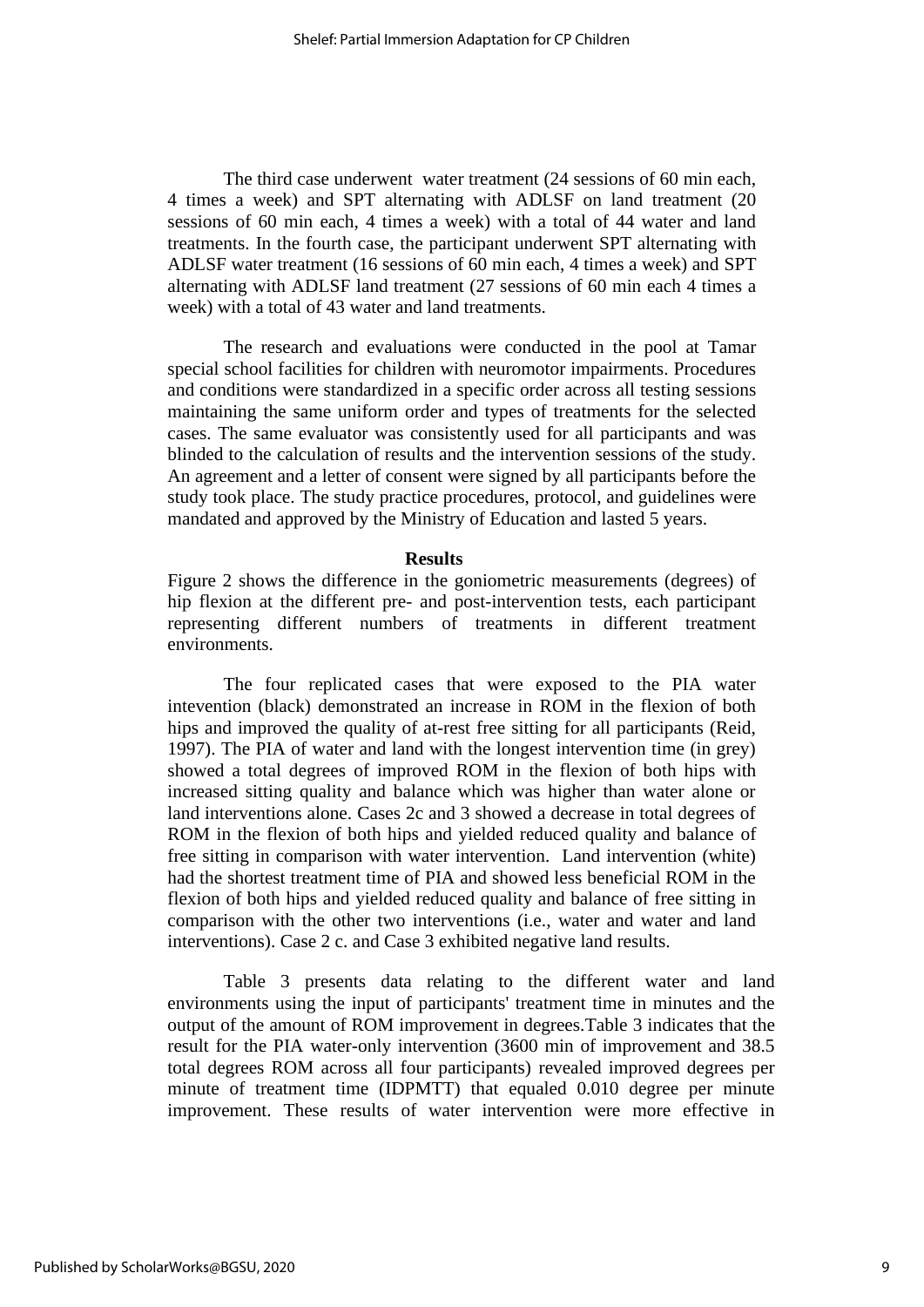# **Figure 2**

*Cases differences in goniometric measurements (degrees ROM) of hip flexion at the different pre- and post-intervention tests, each participant representing different amounts of treatments in different treatment environments*



Key: r = Research; c = Control; **\***Total degrees improved: Water-38.5; Water & Land-39; Land-12.

# **Table 3**

*Effectiveness of intervention in different environments: Input - Participants' Treatment Time (minutes) Output - Amount of Improvement (in degrees ROM)*

|                    | Case $2 r.$ Case $2 c.$ |    |      |   | Case 3      |   | Case 4                         |   | Treatment Time (manages) <i>Output</i> Timound of Improvement (at acxi ces ROM)<br>Total |      |                |
|--------------------|-------------------------|----|------|---|-------------|---|--------------------------------|---|------------------------------------------------------------------------------------------|------|----------------|
| Environment Min    |                         | D  | Min  | D | Min         | D | Min                            | D | Min                                                                                      | D    | <b>IDPMTT/</b> |
|                    |                         |    |      |   |             |   |                                |   |                                                                                          |      | Ð              |
| Water              | 1200                    | 13 | 0    |   | 7.5 1440 12 |   | 960                            | 6 | 3600                                                                                     | 38.5 | 0.010          |
|                    |                         |    |      |   |             |   |                                |   |                                                                                          |      |                |
| Water $+$          | 2020                    | 15 | 820  | 4 | 2640        | 4 | 2580 16                        |   | 8060                                                                                     | 39   | 0.004          |
| Land               |                         |    |      |   |             |   |                                |   |                                                                                          |      |                |
| Land               | 820                     | 6  | 820  |   |             |   | $-2$  1200 $-2$  1620 10       |   | 3002                                                                                     | 12   | 0.003          |
| Case Totals   4040 |                         | 34 | 1640 |   |             |   |                                |   | 9.5 5280 14 5160 32 14662 89.5                                                           |      |                |
| Case Mean          | $1346$ 11.3             |    | 546  |   |             |   | 3.1   1760   4.6   1720   10.6 |   |                                                                                          |      |                |

Key: Min = Minutes; D = Degrees; IDPMTT=Improved Degrees Per Minute of Treatment Time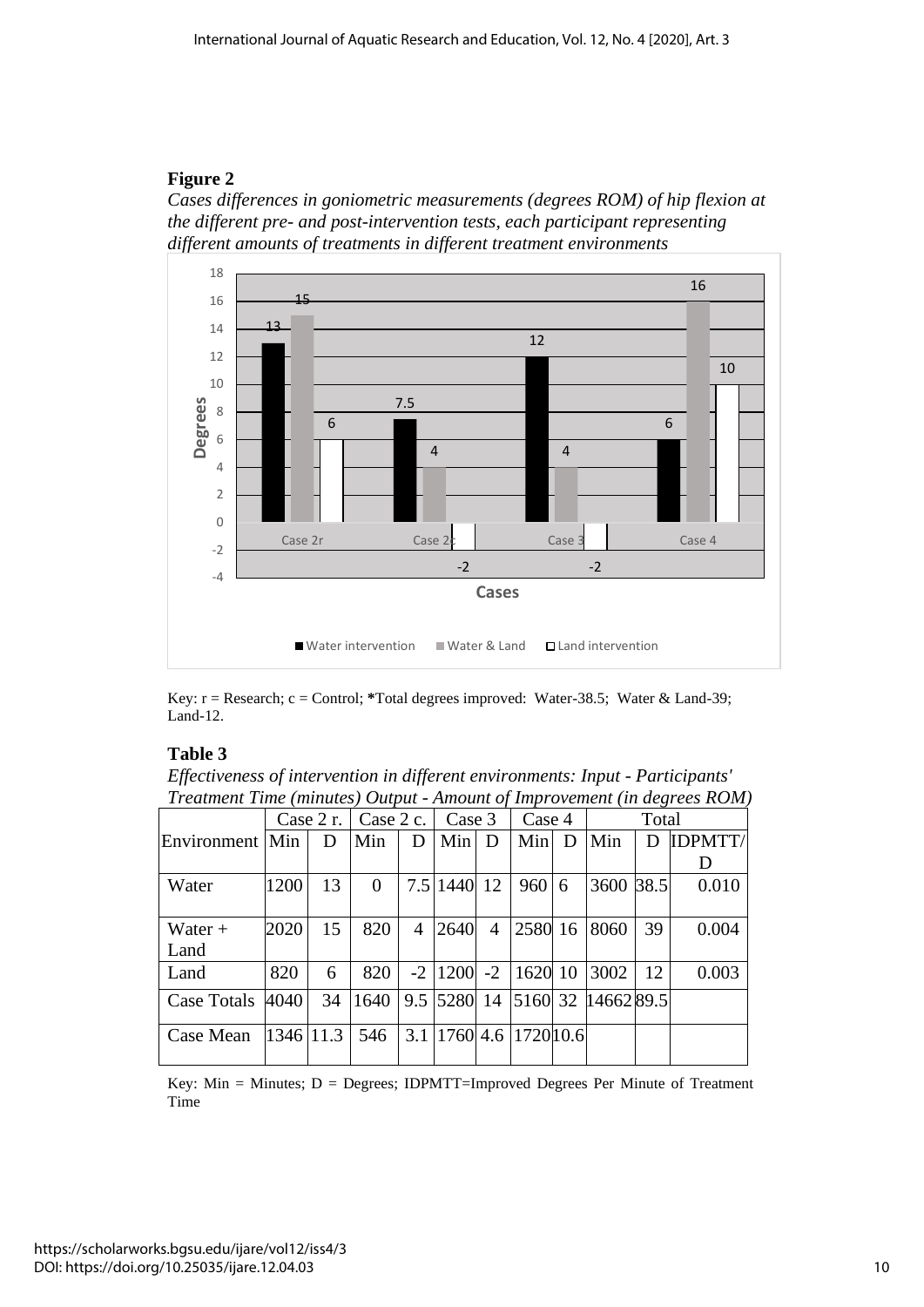proportion to the amount of treatment, compared to the total results from water and land intervention (8060 min per improvement of 39 degrees, IDPMTT  $=$ 0.004 degree). Land-only intervention (3002 min per improvement of total 12 degrees) resulted in IDPMTT of 0.003 degree.

Table 3 indicates that the mean result of each individual case improved as a result of the PIA treatments in the three environments: water, water and land, and land. Cases 2 r and 4 improved more in degrees than cases 2 c and 3.

The research objective was informed on the basis of knowledge gained in the pilot study. "The pilot case is (useful in many ways)…possibly even providing some conceptual clarification for the research design as well" (Yin, 2003, p.79), and for "methodological issues" (p.80). Thus, the pilot study formed a firm basis on which to develop and construct the subsequent research interventions used in the study. The time between the pre-and post-treatment of the pilot was 19 days only. Reduction of the depth of the body immersion was 60 and 80 mm, with two chair lifts per a week. Water-only intervention (720 min per improvement of 9 degrees) revealed IDPMTT of 0.012 degree.

Figure 3 shows evaluations of the differences in sitting posture measured according to the judged SACND rest module evaluation (in points) and compared between pre- and post-intervention tests, each participant representing different amounts of treatments in different treatment environments.

The PIA water intervention (black) yielded an improved sitting quality and balance during free sitting in all participants except for Case 2 r, which yielded negative results. The PIA water and land intervention (gray) yielded a a total of improved sitting quality and balance higher than the water only and land only interventions, but with more treatment time. Land only intervention (white) yielded less beneficial quality and balance of free sitting in comparison with the other two interventions (i.e., water only and water and land intervention). The difference in levels of effectiveness for the different treatment environments is illustrated in Table 4 below.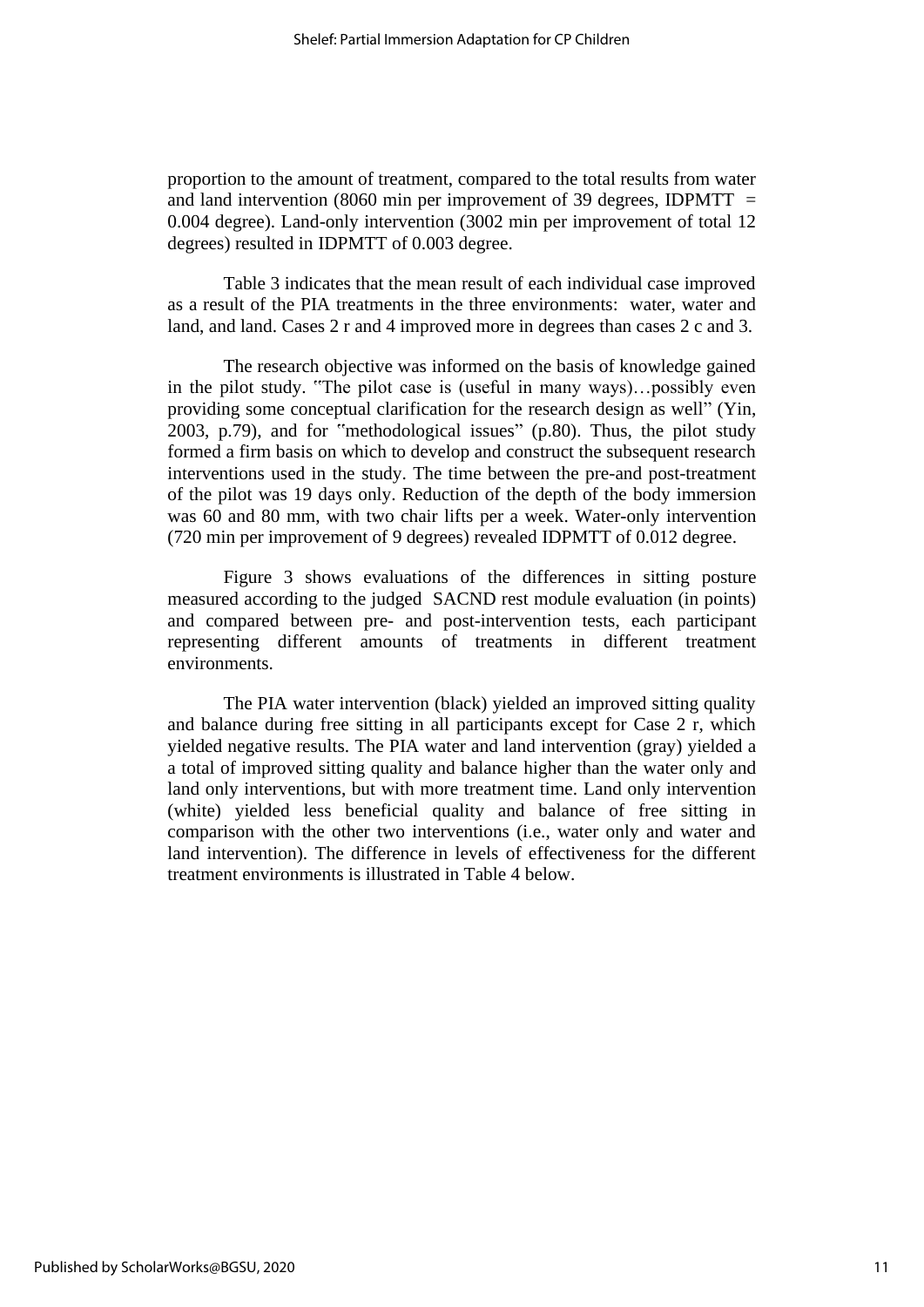# **Figure 3**

*Differences in sitting posture measured according to judged SACND rest module evaluation (in points) between pre- and post-intervention tests, each participant representing different amounts of treatments in different treatment environments*



■ Water intervantion ■ Water & Land □ Land intervention

Key: r: Research; c: Control. \*Total points improved: Water-9; Water & Land-16; Land-7.

# **Table 4**

*Effectiveness of intervention in different environments measured by SACND rest module: Input - participants' treatment time (minutes) Output - amount of improvement (points)*

|             | Case 2 r. |                | Case 2 c. |                | Case 3 |                | Case 4 |                | Total                                          |    |               |
|-------------|-----------|----------------|-----------|----------------|--------|----------------|--------|----------------|------------------------------------------------|----|---------------|
| Environment | Min       | P              | Min       | P              | Min    | $\mathbf{P}$   | Mi     | P              | Min                                            | P  | <b>IPPMTT</b> |
|             |           |                |           |                |        |                | n      |                |                                                |    |               |
| Water       | 1200      | $-1$           | $\Omega$  | $\overline{2}$ | 1440   | 4              | 960    | $\overline{4}$ | 3600                                           | 9  | 0.0025        |
|             |           |                |           |                |        |                |        |                |                                                |    |               |
| Water $+$   | 2020      | 1              | 820       | 3              | 2640   | 4              | 2580   | 8              | 8060                                           | 16 | 0.0019        |
| Land        |           |                |           |                |        |                |        |                |                                                |    |               |
| Land        | 820       | $\overline{2}$ | 820       | 1              | 1200   | $\overline{0}$ | 1620   | 4              | 4460                                           | 7  | 0.0015        |
|             |           |                |           |                |        |                |        |                |                                                |    |               |
| Case Total  | 4040      | $\overline{2}$ | 1640      | 6              | 5280   | 8              | 5160   | 16             | 16120                                          | 32 |               |
|             |           |                |           |                |        |                |        |                |                                                |    |               |
| Case Mean   | 1346      | 0.6            | 546       | 2              | 1760   |                |        |                | $2.6 \mid 1720 \mid 5.3 \mid 5373.3 \mid 10.6$ |    |               |
|             |           |                |           |                |        |                |        |                |                                                |    |               |

Key: Min: Minutes; P: Points; IPPMTT=Improved Points Per Minute of Treatment Time.

Table 4 assessed the effectiveness of intervention in different environments measured by SACND rest module; the input – participants'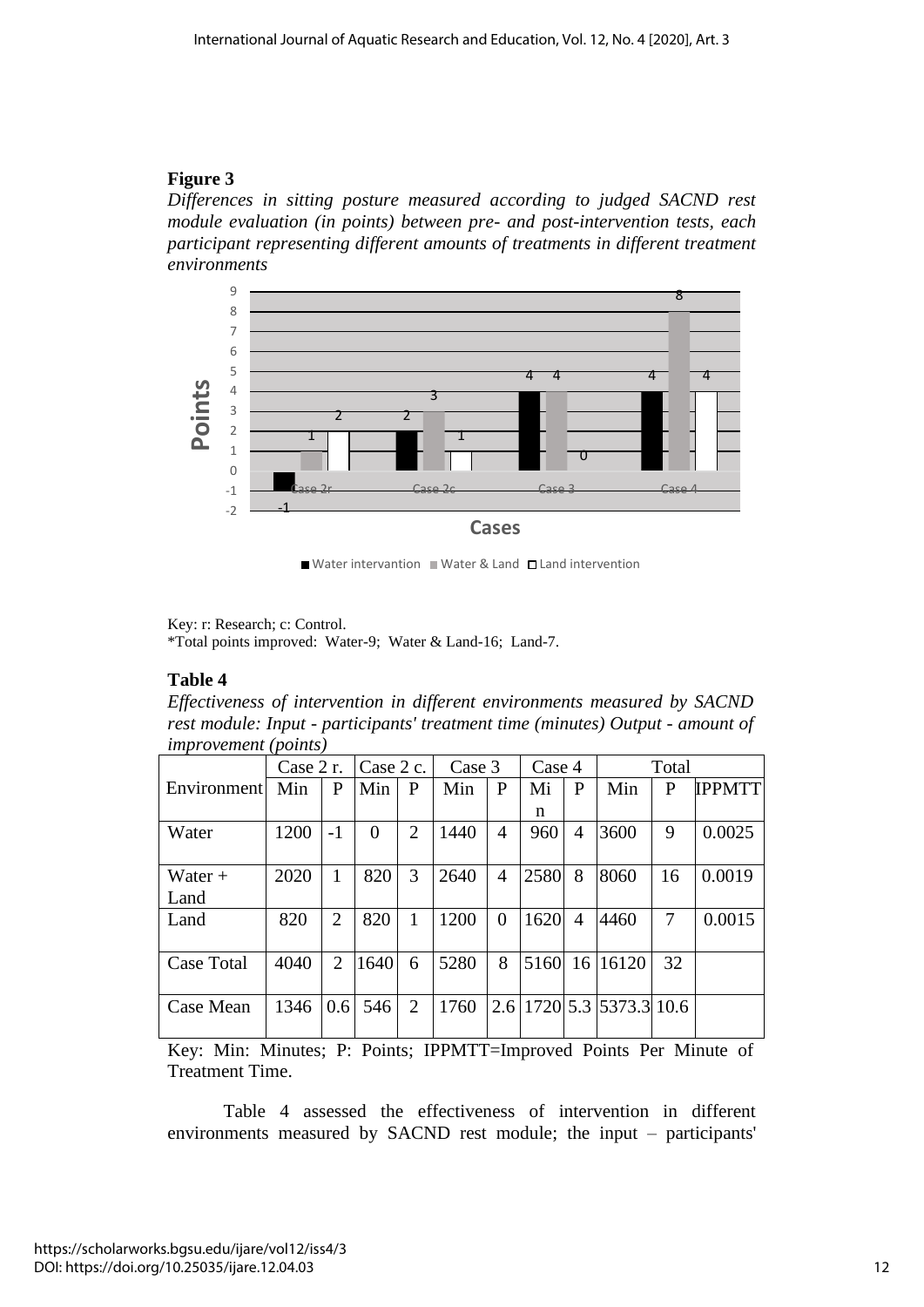treatment time (in minutes) and the output – amount of improvement (in points). The total time mean (Table 4) for PIA water intervention (3600 minutes per improvement of 9 total points). Improved points per minute of treatment time is (0.0025 points). This indicated that this treatment produced a higher points proportion to the amount of treatment, if compared to results of PIA water and land intervention (8060 minutes, improvement of 16 total points or improved points per minute of treatment time of 0.0019 points), and the land-only intervention (4460 minutes and improvement of 7 total points or improved points per minute of treatment time of 0.0015 points). Table 4 indicates that the mean result of each case individualy improved by the PIA treatments in the three environments: water only, water and land and land only. Case 4 improved the most, after case 3 and then cases 2 c and 2 r in the end, with lowest mean results.

In addition to the measured results, qualitative descriptions were obtained from the participant and participant's staff regarding the child's sitting before and after the interventions, describing the changing skills of CP participants during free sitting on land. In Case 2 r, the boy and his mother described how scared he was before the treatment. When he had sat unaided on a stool previously he admitted that he sometimes had fallen in such a situation. After the treatment during an interview with the teacher, it was revealed that "it is evident that Case 2 r is able to sit continuously with an upright back for a few minutes." Case 2 c, before the treatment, faced a threat to his safety. As the physiotherapist said, "he falls sideways, forwards, and also backwards. It was not safe, and we did not manage to progress." After the treatment the physiotherapist, the assistant teacher, and the teacher described an improvement, saying sitting time had increased to half an hour and more. Finally, before the treatment, Case 4, together with her parents, the physiotherapist, and the conductor, described that she could sit freely for a number of seconds up to one minute. After the treatment, the mother and the conductor described a significant improvement in sitting time, from 50 seconds up to "almost one hour."

#### **One Year Follow-up Evaluation**

During the one year post intervention evaluations (Table 2, A4) the parents of the participants and participants were interviewed regarding the quality of the static sitting and the trunk posture of the participants' behavior. All interviews were typed and opened according to different topics of categories. The subsequent data describe static sitting skill and erect posture during ADL of the participants. The parents of all participants described improvements of sitting skills of movement and posture (e.g., pilot mother related to his improvement in skills: "His sitting during the period improved very, very, very much.") Case 3s mother described postural improvements of her child's back one year after the treatment ended: "He sits very straight…his back is straight."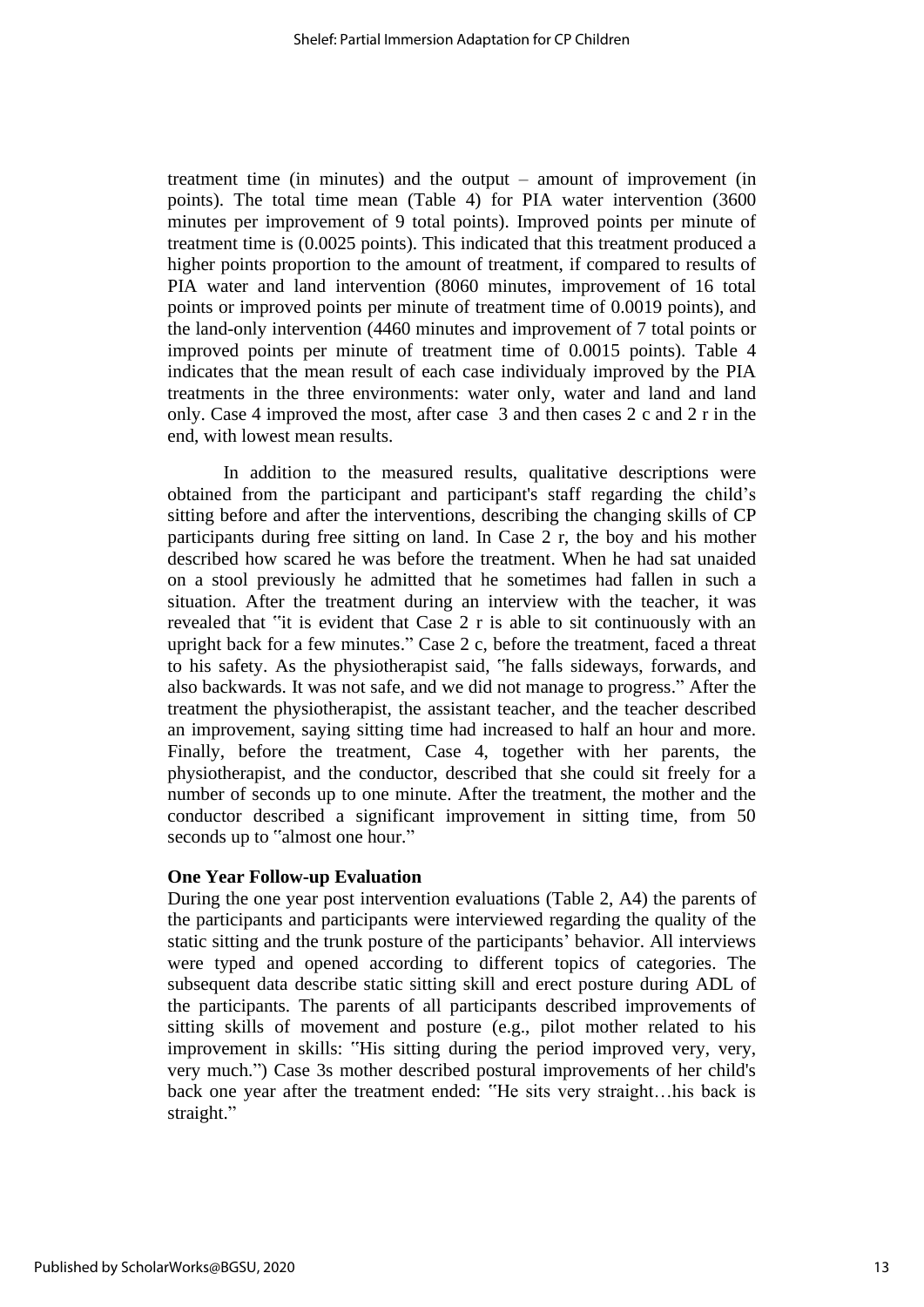The mother in Case 4 emphasized the development of ADL functional activities: "Yes, there is improvement… she can even eat some things by herself; we do not even put it [the handkerchief] in her hand. I put it on the table, she grasps it, and somehow she manages to eat alone; she can eat alone." Parents' desire and recommendations to renew and continue with the therapeutic intervention that ended a year earlier. The opinion of all research participants' parents (one year after treatment) and the opinion of the parents of the pilot test participant (two years and 8 months after the pilot treatment) were that they had been satisfied with the treatment and would like to continue to receive these treatments (e.g., the pilot test participant himself acknowledged the benefits of the treatment: "I understood that this therapy, this is what helped.") Case 3's mother suggested that it was a good time to start a second treatment. "This was good for Case 3… So you are invited to do the second stage in the research after the summer." Finally, Case 4's mother pointed out the positive results of the treatment: "If N… could continue with the therapy in the context of the school and privately, I think that there would be many parents who would continue with this therapy, because we saw results; it was not simply something up in the air."

During the research and during the one year follow-up evaluation, descriptions were obtained that may suggest that parents/caregivers of participants saw the progression and improved performance in posture of static sitting skills the year before and wanted to repeat it again. The pilot participant's mother used the Researcher's Pilot Study photographs (taken during post evaluation) to identify the most appropriate chair as well as posture for her child: "This means that we sat him on chairs like we saw in pictures [two years and 8 months after the treatments] and we used this [understanding] at home as well." Case 2r's father explained how the family had changed their behaviours on Saturdays and the family's new procedures for improving Case 2r's sitting posture. "So I think that it also made us aware of the importance of making frequent remarks. And now we decided to go out on Saturdays, to take him out, and we do this on a permanent basis, and as soon as he bends over, we stop until he straightens up, and this goes on the whole way. I really attribute this to you-N... [the researcher]." Finally, Case 4's mother described and gave an example of how the participant's parents had started to demand more from their child as well as correcting their child's posture: "We saw that she was able [to sit alone] therefore we could ask her to do more things [that can be done] with upright sitting, so in movement or in another situation of the therapy she can be asked to sit more correctly, and then she also helped [us]."

Both Figures 2 and 3 and Tables 3 and 4 exhibit a total of 14 positive quantitative evaluations, including the pilot case. In Tables 3 and 4 each individual case improved their total mean sitting time across each of the three intervention environments: water only, water and land, and land only were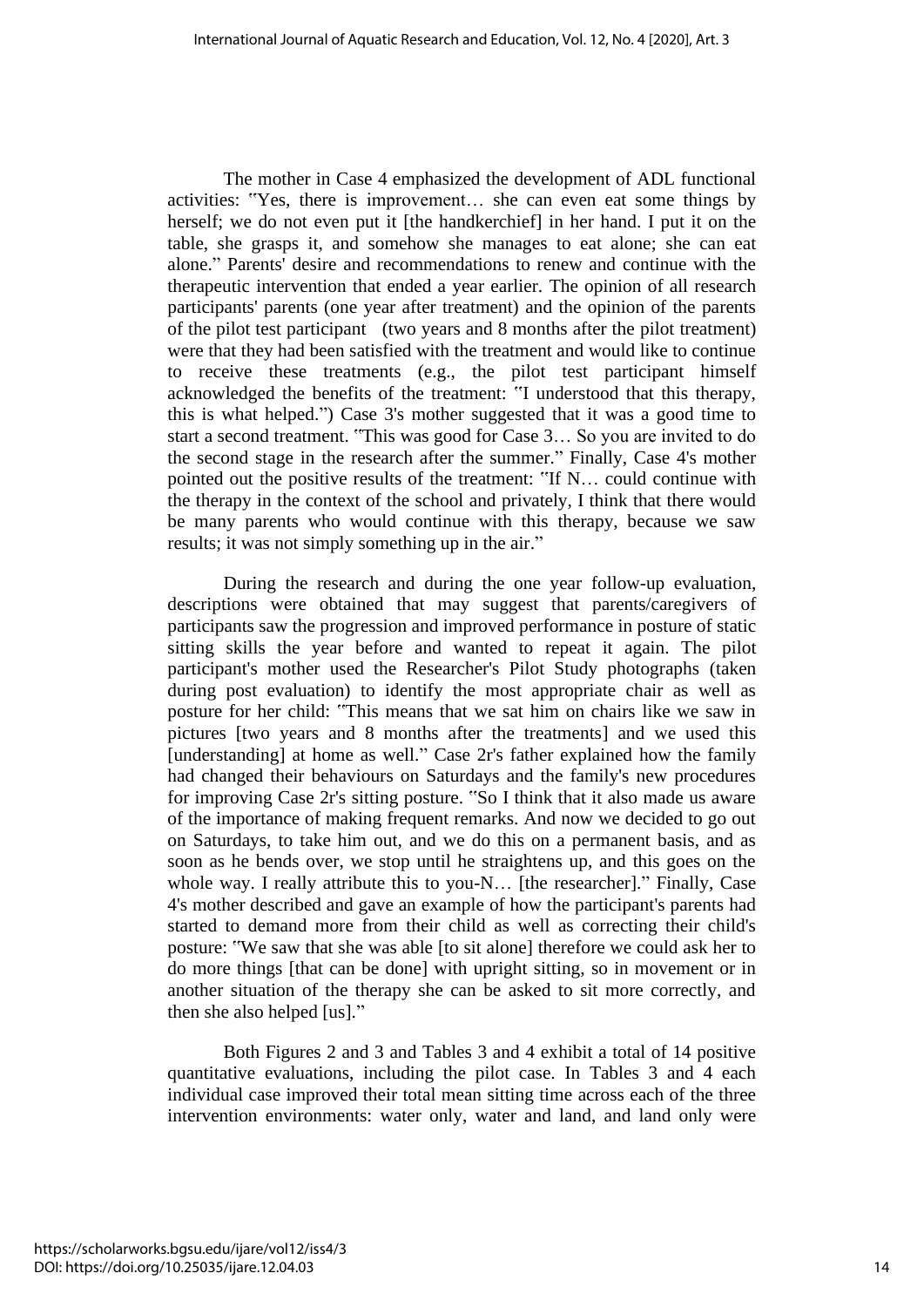positive. The 14 positive (and only three negative evaluation results) can be seen in Figures 2 and 3. The qualitative method helped to describe the positive phenomena of improved posture of static sitting skills including at the one year post intervention. It suggested that a positive improvement of participants' static sitting took place in present investigation.

#### **Discussion**

In the present study the PIA in the water only intervention environment was the most efficient intervention revealed by the highest degrees (or points) per minute of treatment time evaluated by the goniometer, SACND rest module tools, and the NDFI tool. The participants received the longest time of PIA in the water and land intervention and produced the superior results; the landonly intervention with the shortest time not surprisingly produced the weakest results and appeared less beneficial for developing free sitting and balance on land. Cases 2c and 3 (Fig. 2) showed a decrease in the ROM under water & land and land only interventions when compared to the water only intervention. Also, some negative results appeared for Case 2c and Case 3 after the land-only intervention (Figure 2). The decrease and negative results seemed to indicate that the heated water environment and properties of water variables in some way were beneficial to increasing the hip ROM than the conditions of the water & land and land-only environment intervention. AT treatment for children with CP with the recommended water temperature in the range of  $33.3-35^{\circ}$ C (Dull & Schoedinger, 2004) might have also facilitated tissue elongation, relaxation, and therapeutic learning. Several studies have supported the beneficial effects of warmer water and hot packs to increase joint ROM among the average non-disabled population (Campbell, 1955; Grobaker & Stull, 1975; Alter, 1996). Another explanation includes the benefits of aquatic environment with the physical properties of water that includes buoyancy, viscosity, density, and hydrostatic pressure that provide significant rehabilitation benefits to increase joints' ROM in a water environment (Becker, 2004; Irion, 2009). Negative results appeared for Case 2r with the water only intervention (see Figure 3). These negative results seemed to indicate that during the SACND rest pre-post evaluation, the result did not match the improvement in sitting as described in the qualitative data by the child's teacher. One possibility might have been measurement error associated with the SACND judged observation evaluation. Another possibility may have been that Case 2 r did not perform as well as other cases during SACND rest evaluation time. The two rather different instruments (Tables 3 - Goniometry and 4 - SACND) evaluated static sitting in the present research. The PIA in water was shown to be the most efficient intervention environment in terms of improved degrees and points per minute of treatment time (input) and improved sitting by increased degrees ROM and points (output). In the improvement of ROM field, similar or even better results of improved degrees per minute of treatment time were obtained from the pilot study in the same PIA technique but with shorter, more intense and aggressive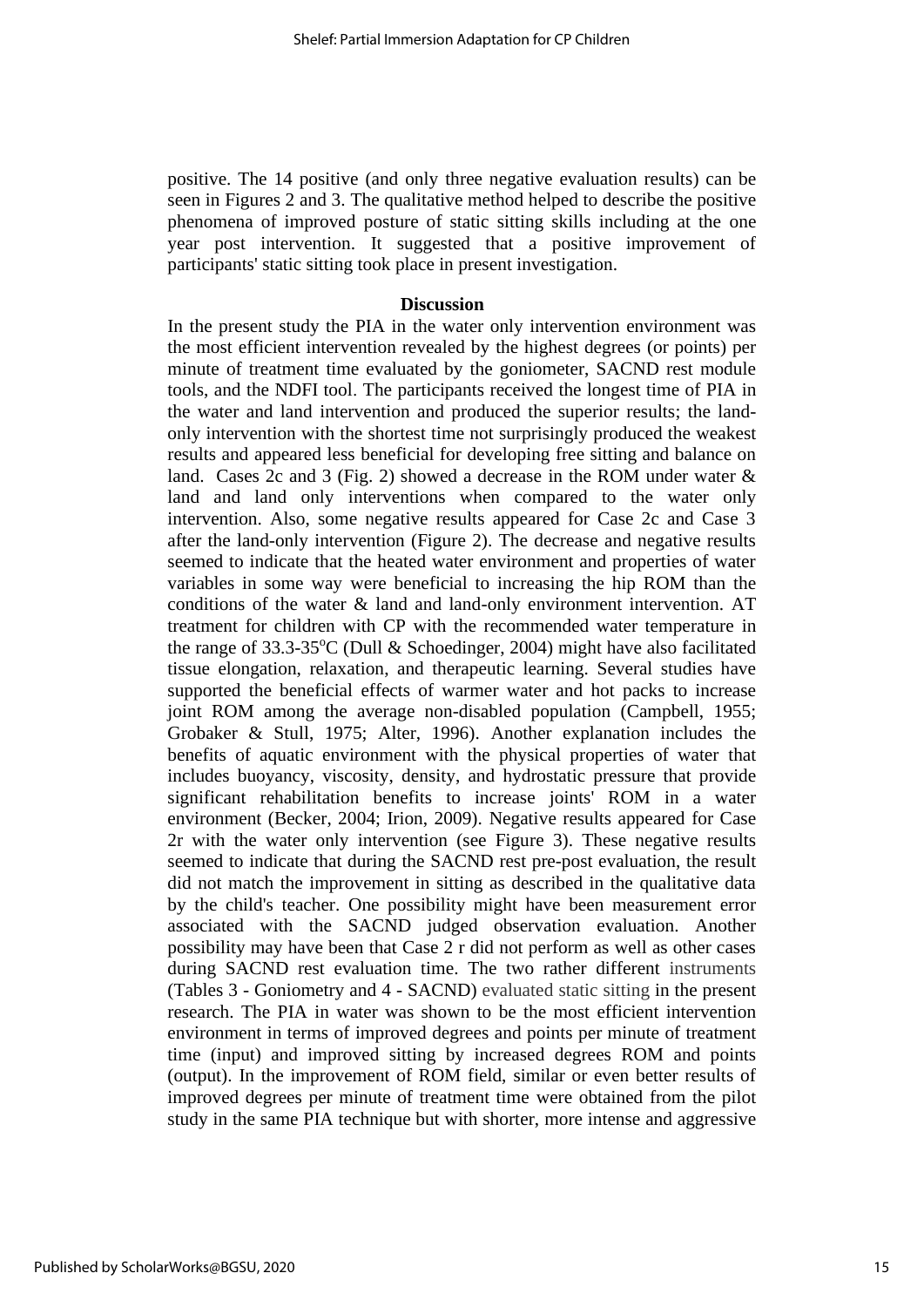treatment of regulate and control the percentage of weight bearing (RCPWB). This corresponded with the findings of previous published work relating to the achievement of increased ROM in heated water intervention after AT treatment for people with CP (Shelef, 1998; Fragala-Pinkham et al., 2009). These studies might help to explain the increased ROM of hip flexion of children with CP after PIA heated water intervention which consequently produced improved sitting and balance (Reid, 1997).

The triangulation of quantitative data from the goniometry and SACND tests with qualitative data from the NDFI to the category of "improved sitting for a relatively long time" demonstrated that the PIA water treatment produced an improvement in at-rest free sitting and balance (Reid, 1997). These data were compatible with similar RCPWB conditions in previous studies (Harrison et al., 1992; Fowler, 1997; Miyoshi et al., 2004) in which treating the able-bodied population in standing/walking improved gross-motor functioning. This finding was also compatible with the outcome of two rather identical AT studies involving children with CP using similar procedures of gradual progression reducing depth of immersion (Irion, 2009) yet with no specific quantitative control of measurement recommendations. The aim of the two studies was to evaluate the effectiveness of the aquatic exercise program on function and walking abilities in children with CP. Both studies used a pool with an adjustable floor for the purpose of varying the water depth. Fragala-Pinkham et al. (2009) used four participants in a case series with just two males diagnosed with CP both functioning at GMFCS level -I. Case 2 involved a 7 year, 10 month old child with spastic diplegia. Case 3 was a child of 10 years, 11 months of age with right hemiplegia. The RCPWB intervention for Case 2 was balance activities in water at chest height level. After progressions, the balance activities were performed at waist-level water to knee-deep level. Case 3 was gait training using the pool floor and treadmill with the water at chest height level. After progressions, the water depth was decreased to waist level. All of these findings of RCPWB using unloading toward loading conditions in a very crude manner (Maynard, 2004) resembled the present AT rehabilitation approaches (Morris, 2004). Those approaches neglected the sensitive control transition to the land environment as used in the present research by the TTC which involved the needs of children who functioned at GMFCS levels IV-V. Other treatments of PIA investigation (Harrison & Bulstrode, 1987; Harrison et al., 1992; Maynard, 2004; Miyoshi et al., 2004) employed activities involving gross motor tasks of standing, walking, and running. The current study improved the task of independent sitting to accommodate children who functioned at the GMFCS levels IV-4. Other treatments by the previous researchers failed to emphasize the need for successful RCPWB to use the reduction of buoyancy by 30 mm max steps. The current study proposed that gradual steps in RCPWB would facilitate the adaptation process. The current study of PIA using the special TTC tool provided a technique that had not been employed in previous studies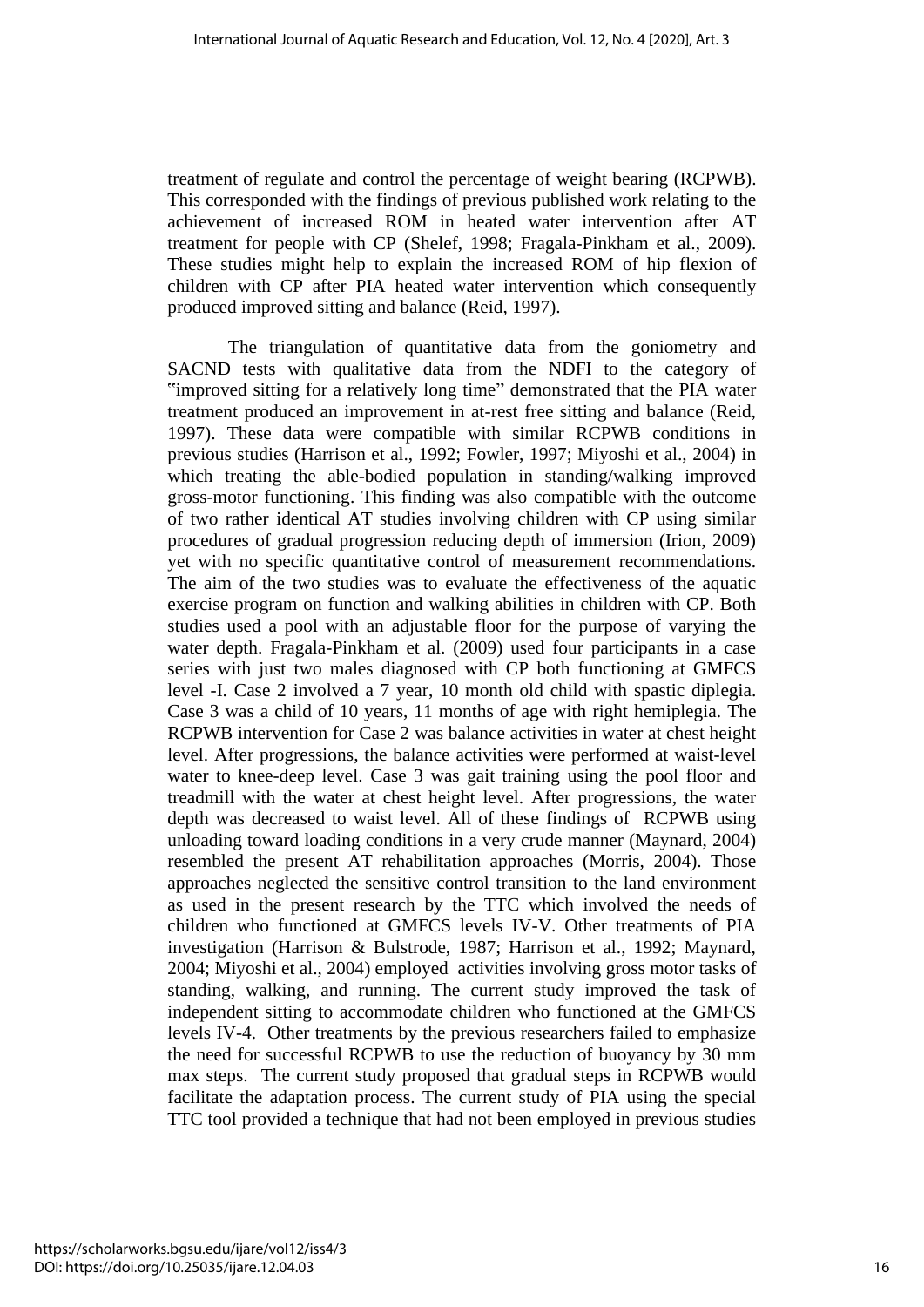and therefore we felt we contributed to the expansion of knowledge in this field.

PIA in a water and land intervention produced superior results due to using the largest and longest number of treatment sessions as illustrated by the quantitative data in Figures 2 and 3 triangulated with the qualitative data from the NDFI tool. The explanation for this positive finding could have been due to the greater time in practice or that the water and land practice transferred achievements gained in water using PIA and TTC to improved RCPWB in the land environment. The answer to those possible explanations in quantitative method will require an additional study where the amount of practice should be held constant.

Using the PIA protocols in both environments appeared to provide assisting environments for treatment in which the therapist could control the gravity load (Harrison et al., 1992) in water while facilitating the child's practical skills experience on land (Howle, 2004). It provided an opportunity to master skills using a gradual progression that may have allowed transfer of skill achievements in water to land environment conditions (Morris, 2004; Fragala-Pinkham et al., 2009). This gradual progressive strategy was also mentioned in the approaches of dynamical systems theory (Thelen, 1995), conductive education (Brown, 1997) and neurodevelopmental therapy (Howle, 2004). The gradual progessive strategy proved to be the most beneficial learning context by improving quality and balance of at-rest free sitting. The consequent positive findings seem to have been unique to this research.

Land environment treatment in present study produced the results with the least overall improvement. Data for land-only treatment (white column-Figures 2 and 3, and total score in Tables 3 and 4) indicated less improvement in the quality of at-rest free sitting and balance compared to the improvement achieved by similar treatments in water and water and land. One explanation for the land results was that is was the intervention with the least amount of treatment time. Motor control and learning theories (Schmidt, 1992) developed on the basis of optimal gravity conditions suggested that land environment intervention may have an inferior effect to water intervention, reflecting the influence of the extrinsic environment with full gravity conditions on the participants.

Enhancing the PIA with the special TTC enabled the use of RCPWB by gradually decreasing buoyancy in steps of 30 mm and gradually increasing gravity conditions. Thus, the therapist was able to increase the control and regulation of the environment in line with the process of intrinsic and extrinsic feedback (closed loop) (Howle, 2004; Getz et al., 2007). The children with CP benefitted from the environment of PIA with the TTC in three ways. First, the participants in the water "had time to react" (Lambeck & Gamper, 2009, p. 46) compared to land since the density and viscosity of the water produced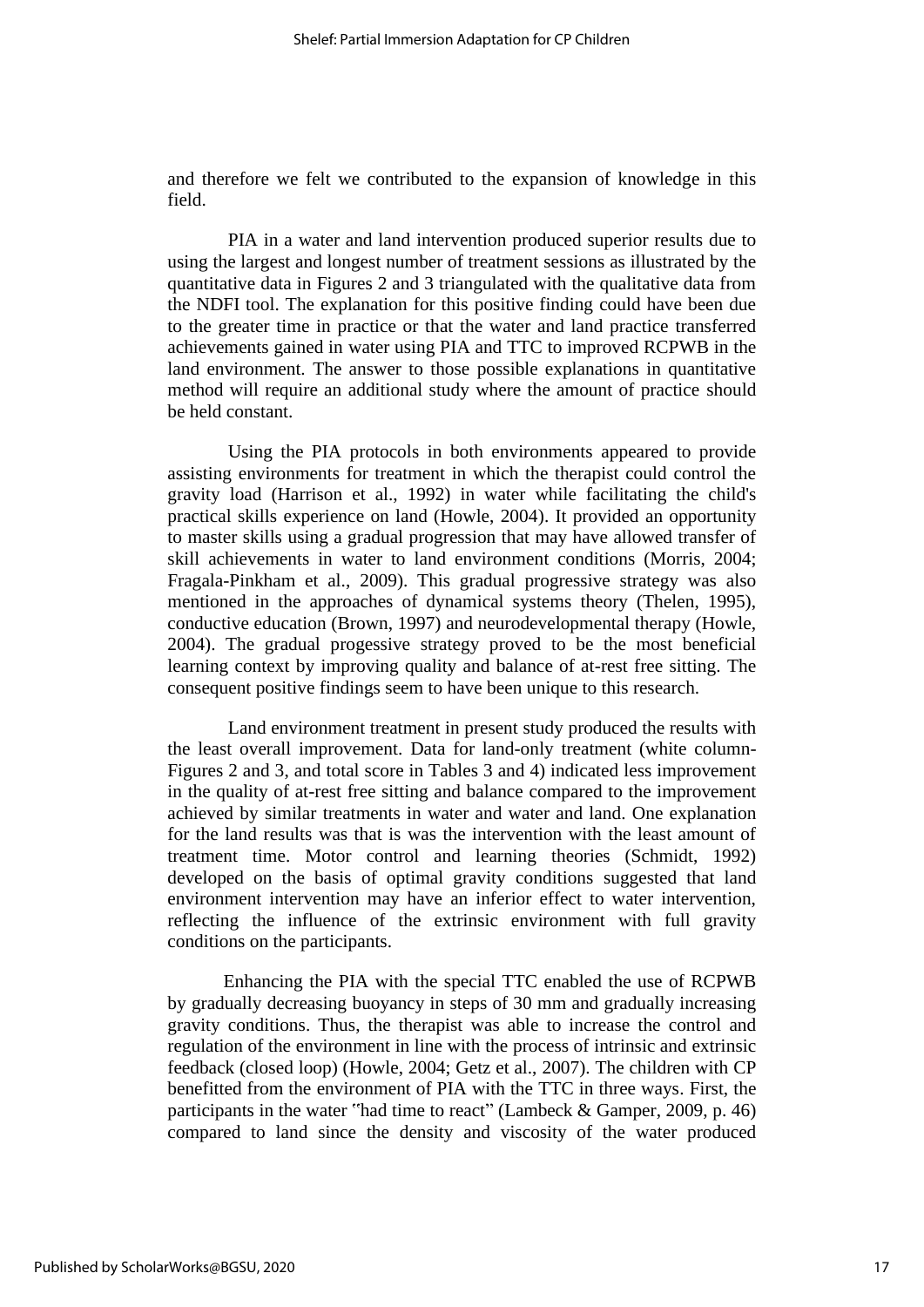increased resistance to movement which allowed more time for receiving and processing feedback or anticipatory adjustments (Getz et al., 2007). The other two factors included the therapist's control with regulation of feedback using rhythmical intention, strength posture of the trunk (SPT), and activities of daily living, skills function (ADLSF) as well as the RCPWB facilitated by the TTC which all enhanced "feed-forward" feedback and consequently enhanced motor control of sitting (Howle, 2004). It is another way of saying that there was greater "closed loop" control which provided a more effective open loop improvement by the PIA treatment context than on land, where this feedback process was not facilitated.

# **Limitations and Strengths**

The study findings were subject to a number of potential limitations which may infer either weaknesses or strengths. First, we conducted the research with a very limited sample size which did not allow us to draw any statistical generalizations from the findings. Due to the small sample size, we approached "less desirable generalization" (Yin, 2011 p. 226) in participant's improved sitting behaviour in the manner of a multiple case study replication. Yin (2011) claims that results from one study may be sufficiently replicated / generalized to similar situations in another study. This second way of generalization is referred to as external validity. It is believed that multiplecase studies greatly resemble each other and the results of improved sitting are similar in each case. "The development of consistent findings, over multiple cases and even multiple studies, can then be considered a very robust finding…The more replications, the more robust your findings will be" (Yin, 1993, p. 34).

Second, there was a difference in treatments between the pilot, Cases 2r and 2c, which received SPT, and Cases 3 and 4, which had SPT altered with ADLSF on the other day. The benefits of adding ADLSF appeared to be consistent with the specificity training principle (Schmidt & Wrisberg, 2004) for enhanced ADL in water and transfer progression to benefit land activities. Due to the applied nature of this study, these general diverse treatments were carried out to construct the best possible treatment and adapt the treatment to each individual (GMFCS level IV-4) skills, needs, and development. "No two cerebral palsy children are alike and therefore each cerebral palsy child needs different treatment and different exercises" (Bobath, 1974, p. 35). The disadvantage was the interference with the consistency of intervention and the statistical generalizations from the findings.

Third, the intervention time was not controlled equally across the four participants. As a result each served as their own unique and separate case which specifically resulted in a very limited ability to interpret the results simply and clearly. Each separate unique case suggested an improvement in ROM degrees and sitting points during free sitting. To confirm sitting enhancement, the research study produced a total of 44 NDFI (Shelef, 2010)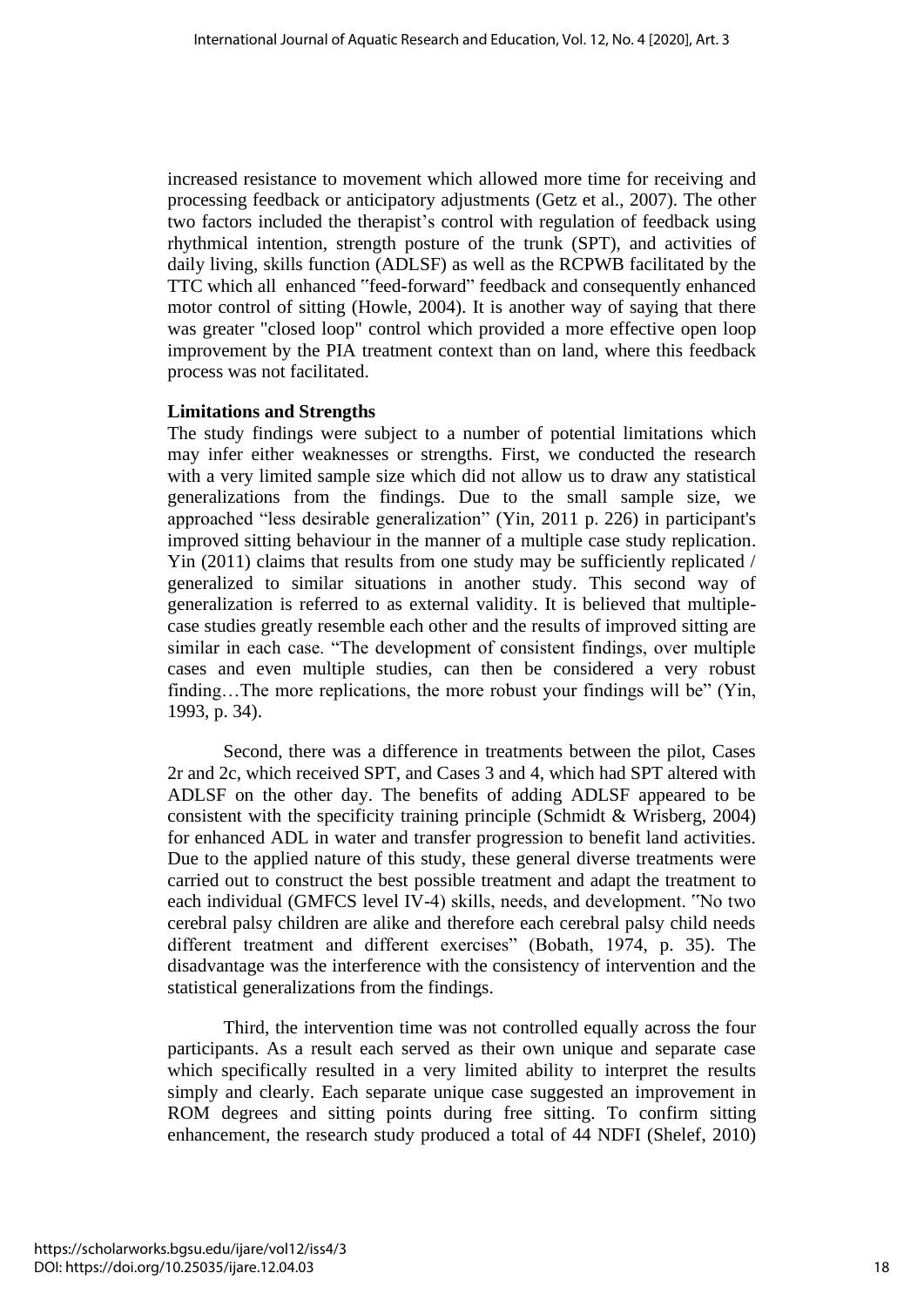with which these interviews' descriptive data findings helped to reinforce the validity of the study (Stake, 1995) and verified balance and function control during free sitting on land after PIA intervention for children with CP.

Fourth, the limitations issue of bias involved children with severe CP (GMFCS level IV-4) and their staff in the research while applying NDFI. It is suggested to reduce the interviewee's "social desirability bias" (Mason, 1996, p. 40) or "interview bias" (Yin, 2003), the researcher should adopt a structured interview guide with a standardized order of questions, asked in a uniform manner to stimulate responses that would produce more reliable data (Mason, 1996; Cohen et al., 2000; Morse & Niehaus, 2009).

#### **Conclusions**

We feel this study made a contribution to the field of rehabilitation since the mechanical innovation of the TTC may form an innovative rehabilitation environment at each lift stage by applying an altered new buoyancy-gravity relation to the child with CP during sitting from the unloading toward loading procedure. The application of this strategy in the field follows a logical notion supported by theory that gradual, progressive changes are particularly effective in rehabilitation. In the case of children with cerebral palsy, the level of the child's motor behavior depends on their capability to adapt to an appropriately challenging environment during neuropathology recovery (Howle, 2004; Rosenbaum et al., 2007; Van Eck et al., 2009). In other words, "the extent of physical disability cannot be determined solely by intrinsic neural and body factors, but takes into account the effects of the environmental context (extrinsic variables) on the disabling condition" (Howle, 2004, p. 85).

The data collected through the two research methods (Shelef, 2010) used in this study (i.e., quantitative and qualitative measures) demonstrated a strong advantage in using the application of PIA rehabilitation treatment. The innovative TTC facilitated regulate and control the percentage of weight bearing in very gradual steps of 30 mm max. This gravity loading progressed from buoyancy-unloading to free sitting under full gravity conditions-loading. This PIA technique enhanced individual child's sitting adaptation skills, and thus constituted one of the innovations of this research.

According to the mathematical interpretations of the quantitative findings, the AT water only intervention environment was the most efficient technique for improving the child's sitting and balance. While a combination of water and land intervention produced a superior outcome for sitting and balance as a result of the longest amount of treatment time. Treatment in a land only environment demonstrated the weakest results although it had the shortest treatment time of the three interventions.

The innovative PIA with TTC demonstrated the value of the gradual progressive strategy to manipulate the child's independent sitting from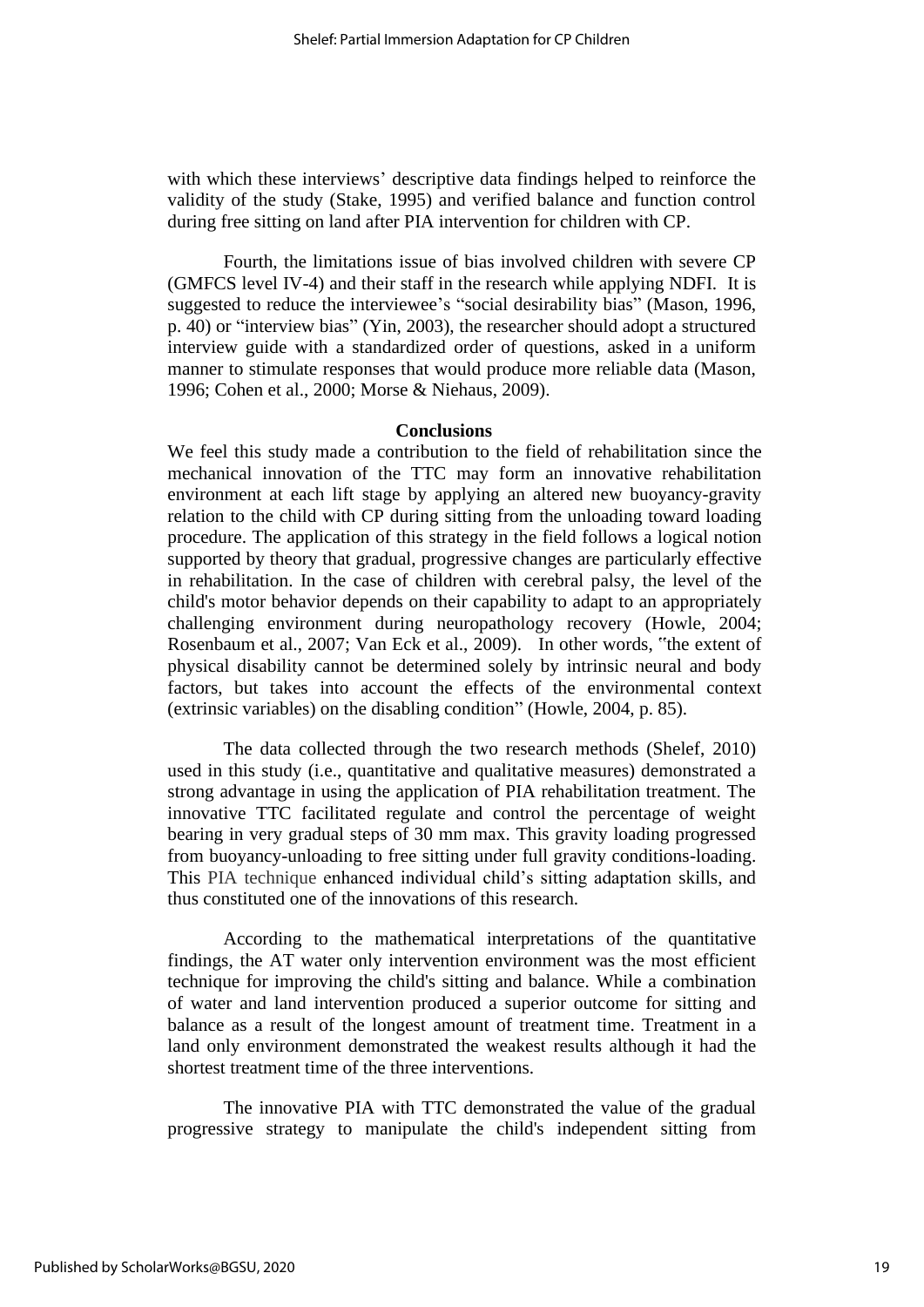unloading toward loading, a concept that needs to be further explored and applied in the future. This strategy of developing gradual changes in the therapeutic aquatic environment appeared to help regulate and control feedback, enable anticipatory adjustments, and may improve feed-forward and sitting behaviour performance. It is possible that this particular PIA may also facilitate more advanced sitting abilities and may enhance other gross motor skills using training in AT by developing other progressions similar to the TTC (e.g., such as for standing, walking, running, or treatment of other Central Nervous System - impairments). These additional motor skills were outside the scope of the present research focus, but future studies may explore these possibilities.

# References

- Abercrombie, M. L. J. (1968). Some notes on special disability: Movement intelligence, quotient and attentiveness. *Developmental Medicine and Child Neurology*, *10*, 206-213.
- Alter, M. J. (1996). *Science of Flexibility* (2<sup>nd</sup> ed.). Human Kinetics.
- Becker, B. E. (2004). Biophysiologic aspects of Hydrotherapy. In A.J. Cole & B.E. Becker (Eds.) *Comprehensive Aquatic Therapy*. (2<sup>nd</sup> ed). (pp. 19-56). Butterworth Heinemann.
- Bobath, B. (1974) *The Different Problems and Needs in the Treatment of Athentoid and Spastic Children*, The Western Cerebral Palsy Center, 35-41.
- Bobath, B., & Finnie, N. (1958). *Re-education of Movement Patterns for Everyday Life in the Treatment of Cerebral Palsy*. British Legion Press.
- Bobath, K. (1984). *A Neurophysiological Basis for the Treatment of Cerebral Palsy*. The Lavenham Press Ltd.
- Boone, D. C., Azen, S. P., Lin, C. M., Spence, C., Baron, C., & Lee, L. (1978). Reliability of measurements. *Physical Therapy*, *58*(11), 1355- 1360.
- Brogren, E., Forssberg, H., & Hadders-Algra, M. (2001). Influence of two different sitting positions on postural adjustments in children with spastic diplegia. *Developmental Medicine and Child Neurology*, *43*(8), 534-546.
- Brown, M. (1997). Conductive Education for children and adults, similarities and differences. In M. Balogh & G. Kozma, (Eds.), *Conductive Education, Occasional Papers* (pp. 41-53). International Peto Institute.
- Campbell, R. E. (1955). A study of factors affecting flexibility. Unpublished Masters thesis in Medicine. University of Wisconsin, Madison, WI.
- Cans, C., Dolk, H., Platt, M.J., Colver, A., Prasauskiene, A., & Krageloh-Mann, I. (2007). Recommendations from the SCPE collaborative group for defining and classifying cerebral palsy. *Developmental Medicine and Child Neurology*, *49* (109), 35-38.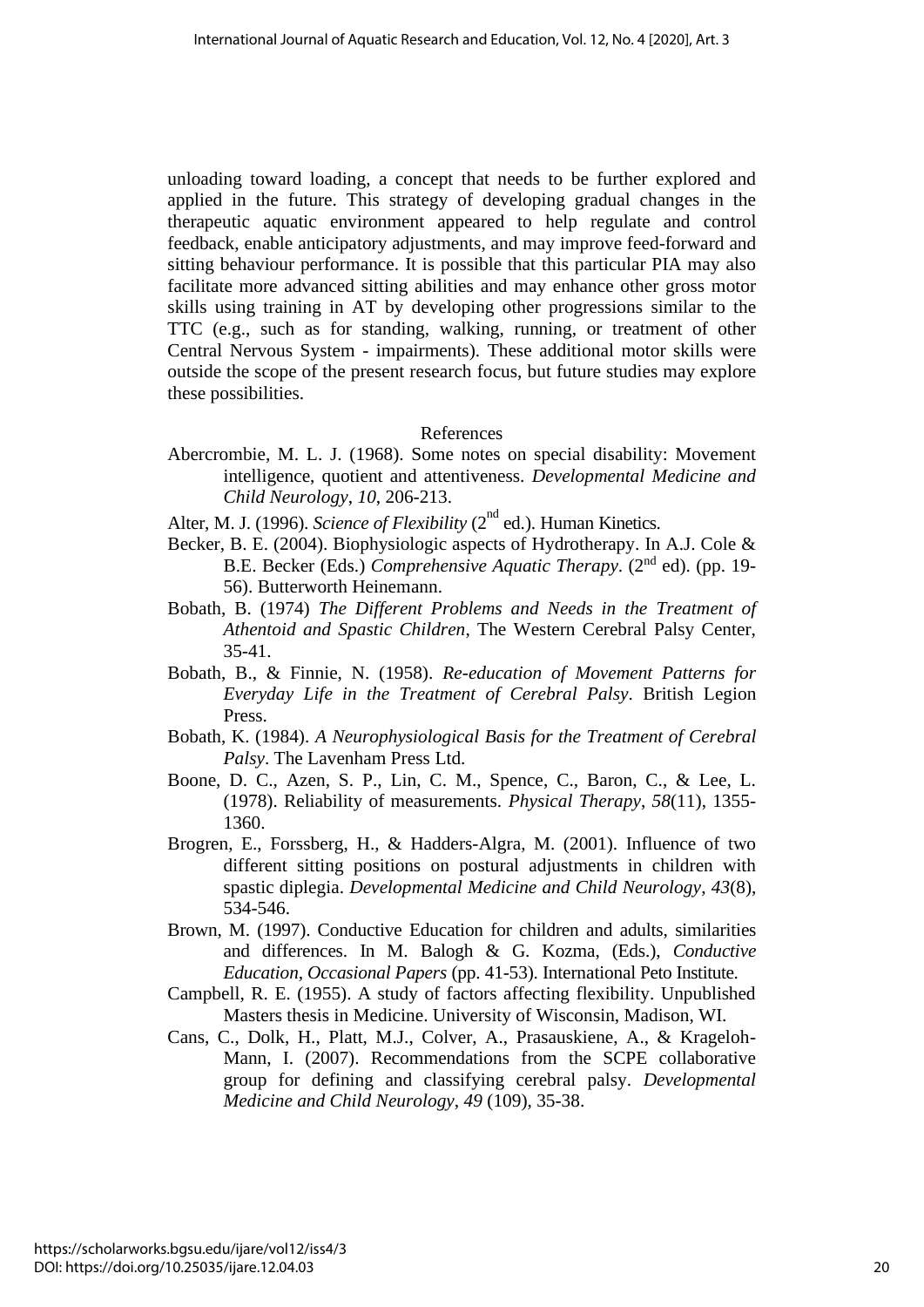- Carlberg, E. B., & Hadders-Algra, M. (2005). Postural dysfunction in children with cerebral palsy: Some implications for therapeutic guidance. Neural Plasticity, 12(2-3), 221-228.
- Chen, Y. P., & Yang, T. F. (2007). Effect of task goals on the reaching patterns of children with cerebral palsy. *Journal of Motor Behavior*, *39*(4), 317-324.
- Clarkson, H. M. (2000). *Musculoskeletal assessment, Joint range of motion*  and manual muscle strength. (2<sup>nd</sup>). Lippincott Williams and Wilkins.
- Cohen, L., Manion, L., & Morrison, K. (2000). *Research Methods in Education.*  $(5<sup>th</sup>$  ed.). Routledge Falmer.
- Cotton, E. (1965). The institute for movement therapy and school for "Conductors." *Developmental Medicine and Child Neurology*, *7*, 437- 446.
- DeLuca, S. C., Echols, K., Ramey, S. L., & Taub, E. (2003). Pediatric constraint induced movement therapy for a young child with cerebral palsy: Two episodes of care. *Physical Therapy*, *83*(11), 1003-1013.
- Denzin, N. K. (1970). *The Research Act in Sociology: a Theoretical Introduction to Sociological Methods*. Butterworth.
- Dimitrijevic, L., Aleksandrovic, M., Madic, D., Okicic, T., Radovanovic, D., & Daly, D. (2012). The effect of aquatic intervention on the gross motor function and aquatic skills in children with cerebral alsy. *Journal of Human Kinetics, 32*(5), 167-174.
- Dull, H., & Schoedinger, P. (2004). WATSU. In A.J. Cole & B.E. Becker, (Eds.), *Comprehensive aquatic therapy*  $(2<sup>nd</sup>)$  (pp. 73-98). Butterworth Heinemann.
- Fowler, A. (1997). *Effect of walking speed on lower extremity weight bearing during partial immersion.* Unpublished PhD dissertation, University of Southern Mississippi.
- Fragala-Pinkham, M. A., Dumas, H. M., Barlow, C. A., & Pasternak, A. (2009). An aquatic physical therapy program at a pediatric rehabilitation hospital: a case series. *Pediatric Physical Therapy*, *21*, 68-78.
- Fragala-Pinkham, M. A., Smith, H. J., Lombard, K. A., Barlow, C., & O'Neil, M. E. (2014). Aquatic aerobic exercise for children with cerebral palsy: a pilot intervention study. *Physiotherapy Theory and Practice*, *30*(2), 69-78.
- Getz, M., Hutzler, Y., & Vermeer, A. (2007). The effects of aquatic intervention on perceived physical competence and social acceptance in children with cerebral palsy. *European Journal of Special Needs Education*, *22*(2), 217-228.
- Grobaker, M. R., & Stull, G. A. (1975). Thermal applications as a determiner of joint flexibility. *American Corrective Therapy Journal, 29*, 3-8.
- Hadders-Algra, M. H., Van der Heide, J. C., Fock, J. M., Stremmelaar, E., Van Eykern, L. A., & Otten, B. (2007). Effect of seat surface inclination on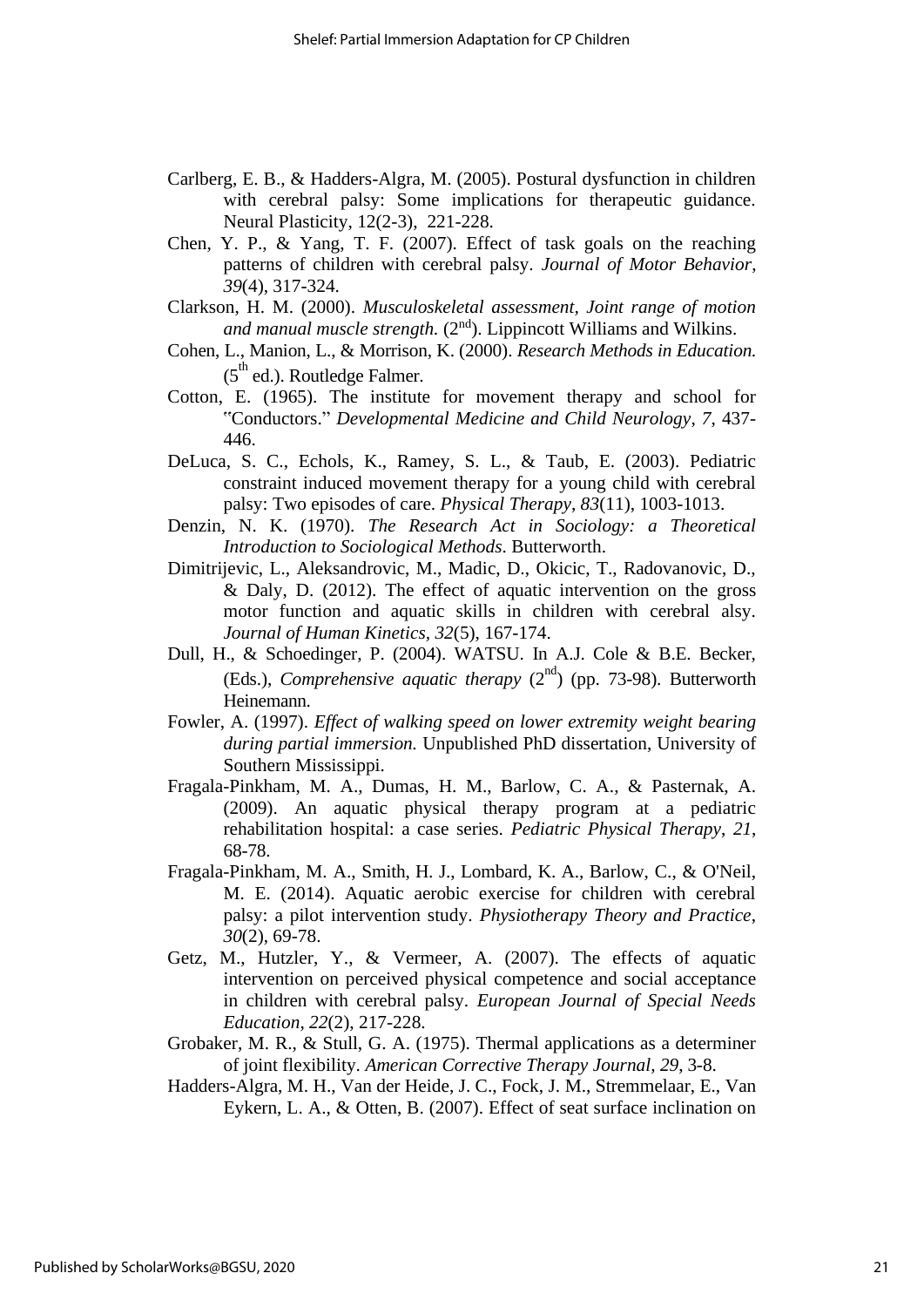postural control during reaching in preterm children with cerebral palsy. *Physical Therapy*, *87*(7), 861-871.

Hari, M., & Akos, K. (1988). Conductive education. Routledge.

- Harrison, R., & Bulstrode, S. (1987). Percentage weight bearing during partial immersion in the hydrotherapy pool. *Physiotherapy Practice, 3*, 60-63.
- Harrison, R. A., Hillman M., & Bulstrode, S. (1992). Loading of the lower limb when walking partially immersed: Implications for clinical practice. *Physiotherapy*, *78*(3), 164-167.
- Holmes, K. J., Michael, S. M., Thorpe, S. L., & Solomonidis, S. E. (2003). Management of scoliosis with special seating for the non-ambulant spastic cerebral palsy population: a biomechanical study. *Clinical Biomechanics (Bristol Avon)*, *18*(6), 480**-**487.
- Howle, J. M. (2004). *Neuro-developmental treatment approach: Theoretical foundations and principles of clinical practice*. Neuro-Developmental Treatment Association.
- Irion, J. M. (2009). Aquatic Properties and Therapeutic interventions. In L. T. Brody & P. R. Geigle (Eds.) *Aquatic Exercise for Rehabilitation and Training* (pp. 25-34). Human Kinetics.
- Ko, J., Woo, J.-H., & Her, J.-G. (2011). The reliability and concurrent validity of the GMFCS for children with cerebral palsy. *Journal of Physical Therapy and Scince, 23*(2), 255–258.
- Lambeck, J., & Gamper, U. N. (2009). The Halliwick concept. In L. T. Brody & P. R. Geigle (Eds.) *Aquatic Exercise for Rehabilitation and Training* (pp. 45-71). Human Kinetics.
- Leon, U. (1987). *Conductive education The theoretical background and a report of a visit in the Peto Institute for Treatment of Motor Disorders in Budapest*. The Hebrew University of Jerusalem, Department of Occupational Therapy.
- Mason, J. (1996). *Qualitative researching*. Sage Publications Ltd.
- Maynard, T.L. (2004). Evidence in practice: Water walking and strengthening for improving gait function for an adult with cerebral palsy. *Journal of Aquatic Physical Therapy, 12*, 24-32.
- McDonald, R. L., & Surtees, R. (2007). Longitudinal study evaluating a seating system using a sacral pad and kneeblock for children with cerebral palsy. *Disability and Rehabilitation*, *29*(13), 1041-1047.
- Merton, R. K., & Kendall, P. L. (1946). The focused interview. *American Journal of Sociology, 51*, 541-557.
- Miyoshi, T., Shirota, T., Yamamoto, S. I., Nakazawa, K., & Akai, M. (2004). Effect of the walking speed to the lower limb joint angular displacements, joint moments and ground reaction forces during walking in water. *Disability & Rehabilitation*, *26*(12), 724-732.
- Morris, D. M. (2004). Aquatic rehabilitation for the treatment of neurological disorders. In A. J. Cole, & B. E. Becker (Eds.) *Comprehensive Aquatic Therapy* (2<sup>nd</sup> ed.) (pp. 151-175). Butterworth Heinemann.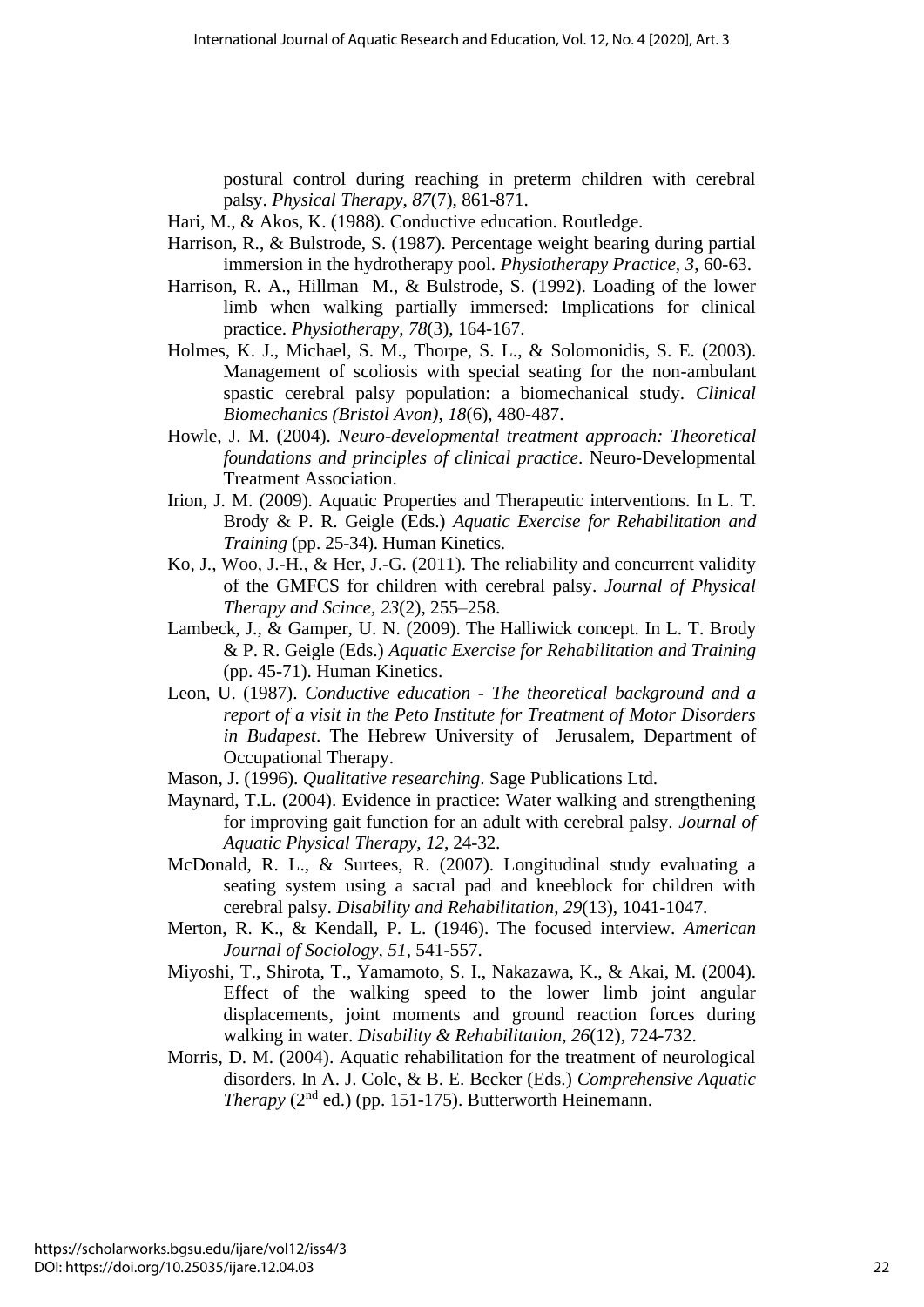- Morris, D. M., & Geigle, P. R. (2009). Neuromuscular Training. In L. T. Brody & P. R. Geigle (Eds.) *Aquatic Exercise for Rehabilitation and Training* (pp. 221-242). Human Kinetics.
- Morse, J. M., & Niehaus, L. (2009). *Mixed method design: Principles and procedures.* Left Coast Press Inc.
- Nachmias, C. F., & Nachmias, D. (1996). *Research Methods in the Social Sciences.* (5<sup>th</sup> ed.). St. Martins Press.
- Nordmark, E., Hagglund, G., & Jarnlo, G. B. (1997). Reliability of the gross motor function measure in cerebral palsy. *Scandinavian Journal of Rehabilitation Medicine*, *29*, 25-28.
- Palisano, R., Rosenbaum, P., Walter, S., Russell, D., Wood, E., & Galuppi, B. (1997). Development and reliability of a system to classify gross motor function in children with cerebral palsy. *Developmental Medicine and Child Neurology*, *39*, 214-223.
- Park, E. S., Park, C. I., Lee, H. J., & Cho, Y. S. (2001). The effect of electrical stimulation on the trunk control in young children with spastic diplegic cerebral palsy. *Journal of Korean Medical Science*, *16*(3), 347-350.
- Petersen, T. M. (2004). Pediatric aquatic therapy. In: A. J. Cole, & B. E. Becker (Eds.) *Comprehensive aquatic therapy* (2<sup>nd</sup> ed.) (pp. 239-288). Butterworth Heinemann.
- Preston, L. A. (2001). Motor Control. In L. W. Pedretti & M. B. Early (Eds.) Occupational Therapy Practice Skills for Physical Dysfunction (5<sup>th</sup> ed.) (pp. 361-385). Mosby, Inc.
- Reid, T. D. (1997). *Sitting Assessment for Children with Neuromotor Dysfunction (SACND): A standardized protocol for describing postural control, administration manual.* Therapy Skill Builders.
- Romanes, G. J. (1895). *Darwin, and after Darwin, an exposition of the Darwinian Theory and a discussion of post-Darwinian questions*. The Open Court Publishing Company.
- Rosenbaum, P. (2003). Controversial treatment of spasticity: Exploring alternative therapies for motor function in children with Cerebral Palsy. *Journal of Child Neurology*, *18, s89-s94.*
- Rosenbaum, P. L., Paneth, N., Leviton, A., Goldstein, M., & Bax, M. (2007). The definition and classification of cerebral palsy. *Developmental Medicine & Child Neurology*, *49*(109), 1-44.
- Russell, D., Rosenbaum, P., Gowland, C., Hardy, S., Lane, M., Plews, N., McGavin, H., Cadman, D., & Jarvis, S. (1993). *Gross Motor Function Measurement Manual* (2<sup>nd</sup> ed.). School of Rehabilitation Therapy, Queen University*.*
- Scherzer, A. L., & Tscharnuter, I. (1990). *Early diagnosis and therapy in cerebral palsy*, *A primer on infant developmental problems* (2 nd ed.). Marcel Dekker Inc.
- Schmidt, R. A. (1992). *Motor Learning and Performance*, *Instructors Guide*. Human Kinetics Publishers.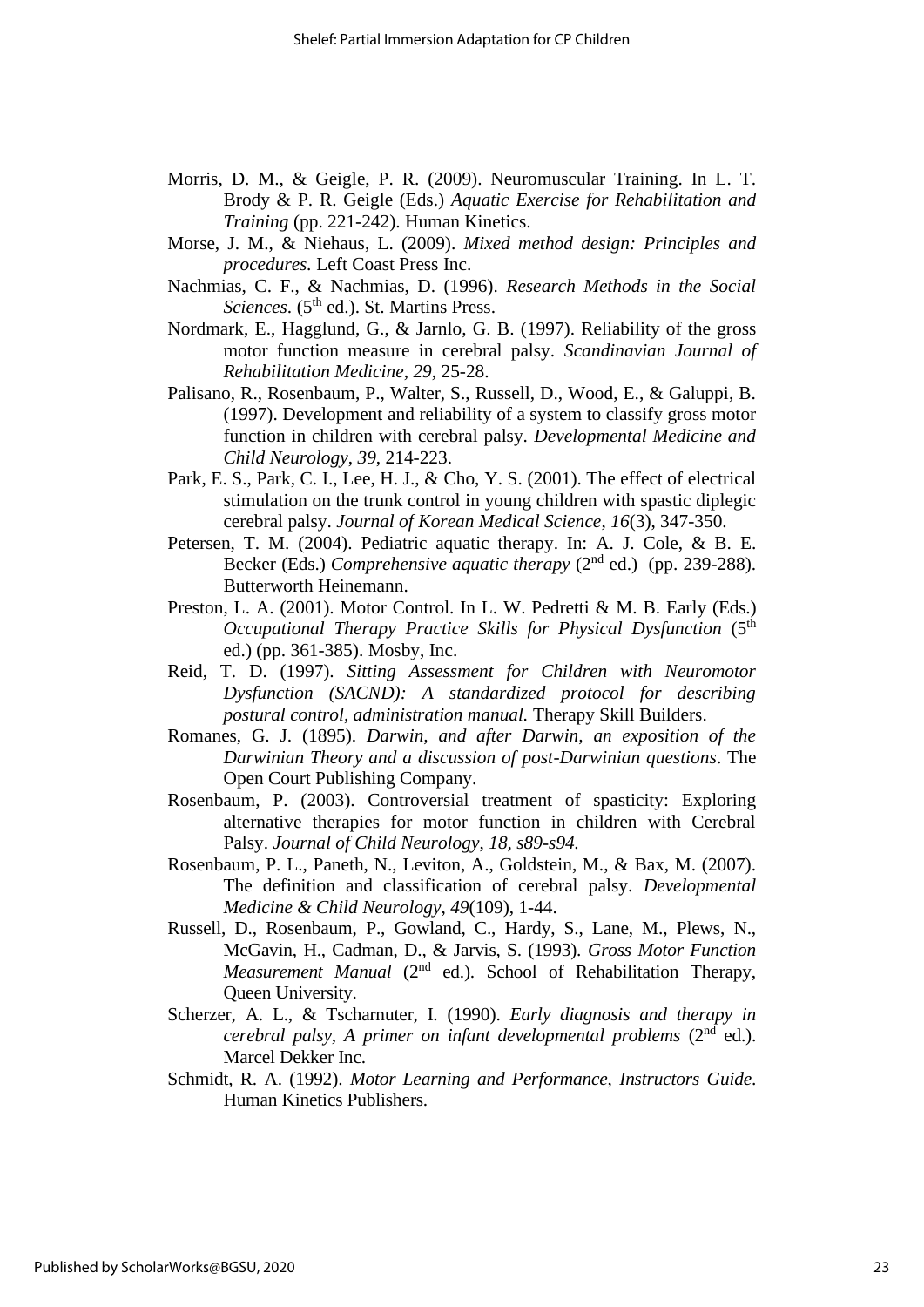- Schmidt, R. A., & Wrisberg, C. A. (2004). *Motor Learning and Performance*. (3rd ed.). Human Kinetics Publishers.
- Shelef, N. (1998). *Effectiveness of aquatic versus land environment therapy on shoulder and hip flexibility in children with Cerebral Palsy*. Unpublished MSc. thesis, Thames Valley University.
- Shelef, N. (2010). *Effectiveness of adaptation of seating posture loading in a partially immersed aquatics therapy approach for the improved functioning and perceived competence of children with cerebral palsy, as reflected in their quality of life: a multiple case study.* Unpublished PhD dissertation, Anglia Ruskin University.
- Shkedi, A. (2005). *Multiple case narratives: A qualitative approach to studying multiple populations*, John Benjamin's Publishing.
- Stake, R. E. (1995). *The art of case study research*. Sage Publications.
- Stavness, C. (2006). The effect of positioning for children with cerebral palsy on upper-extremity function: a review of the evidence. *Physical and Occupational Therapy in Pediatrics, 26*(3), 39-53.
- Thelen, E. (1995). Motor development: A new synthesis. *American Psychologist*, *50*(2), 79-95.
- Van der Heide, J. C., Fock, J. M., Otten, B., Stremmelaar, E., & Hadders-Algra, M. (2005). Kinematic characteristics of reaching movements in preterm children with cerebral palsy. *Pediatric Research*, *57*(3), 883- 889.
- Van Eck, M., Dallmeijer, A. J., Voorman, J. M., & Becher, J. G. (2009). Longitudinal study of motor performance and its relation to motor capacity in children with cerebral palsy. *Developmental Medicine and Child Neurology*, *51*(4), 303-310.
- Vargas, L. G. (2004). *Aquatic Therapy Interventions and Applications*. Idyll Arbor, Inc.
- Yin, R.K. (1993). *Applications of Case Study Research*. SAGE Publications.
- Yin, R. K. (2003). *Case study research design and methods*. (3<sup>rd</sup> ed.). SAGE Publications.
- Yin, R. K. (2011). *Qualitative research from start to finish*. Guilford Press.